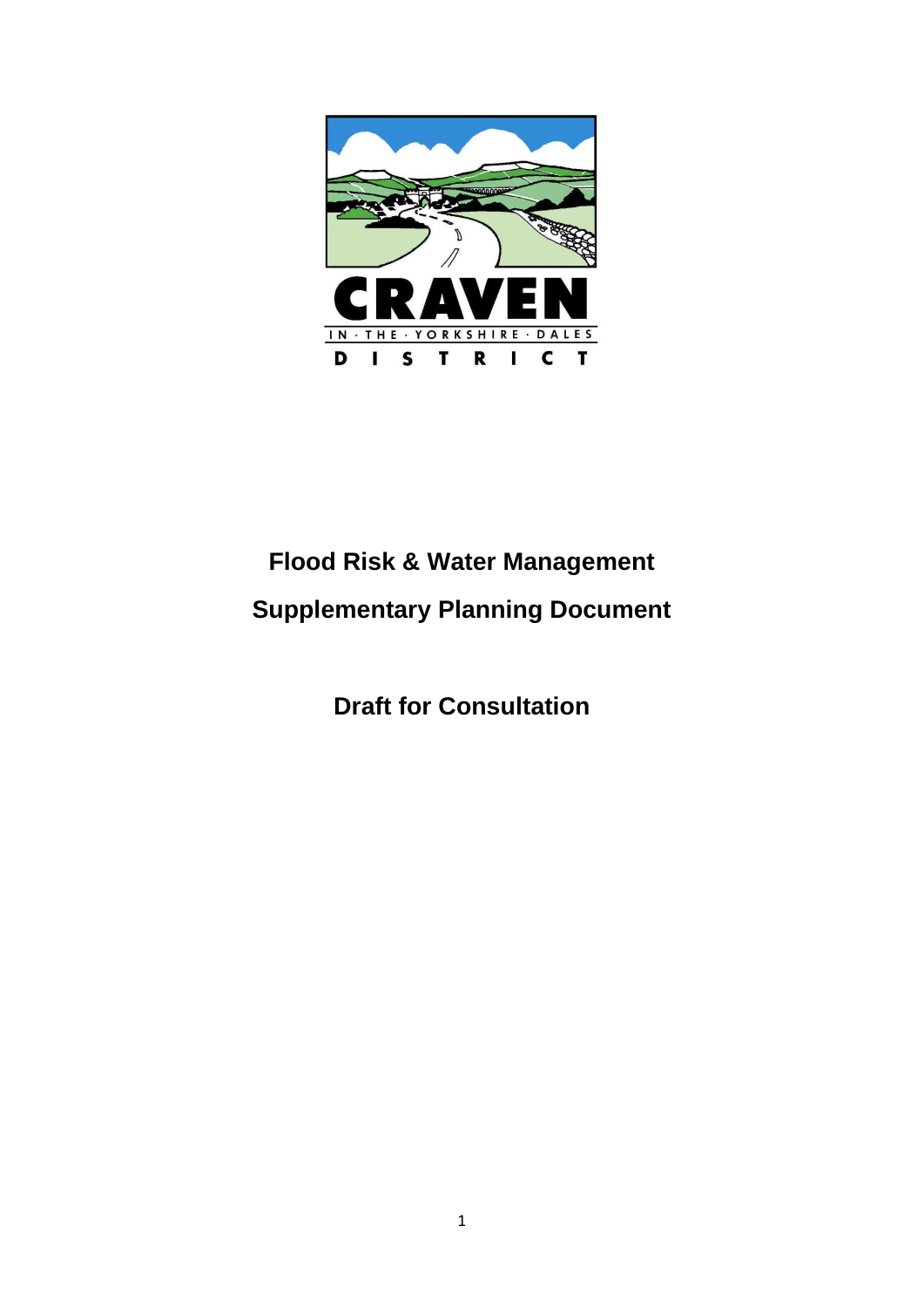|       | <b>PART ONE: CONTEXT</b>                                                                                                                             | $\overline{\mathbf{4}}$ |
|-------|------------------------------------------------------------------------------------------------------------------------------------------------------|-------------------------|
|       | 1.1.0 Introduction                                                                                                                                   | $\overline{\mathbf{4}}$ |
|       | 1.2.0 Preparing, submitting and front loading of planning applications                                                                               | 4                       |
|       | 1.3.0 Public consultation                                                                                                                            | 5                       |
|       | 1.4.0 The relationship of the Craven Local Plan, the National Planning Policy<br>Framework (NPPF), and the Craven Climate Emergency Strategic Plan 5 |                         |
|       | <b>PART TWO: CONFORMING WITH RELEVANT POLICIES OF THE CRAVEN</b><br><b>LOCAL PLAN</b>                                                                | $\overline{7}$          |
|       | 2.1.0 Development in the lowest areas of flooding                                                                                                    | $\overline{7}$          |
|       | 2.2.0 Sustainable urban Drainage Systems                                                                                                             | $\overline{7}$          |
|       | 2.3.0 Maintain access to watercourses and flood defences, and avoiding likely<br>flood resilient areas                                               | 9                       |
|       | 2.4.0 Maximise opportunities for incorporation of water conservation                                                                                 | 10                      |
|       | 2.5.0 Adequate provision for foul and surface water disposal and waste water<br>treatment infrastructure                                             | 11                      |
|       | 2.6.0 Ensuring adequate attenuation and long-term storage                                                                                            | $12 \,$                 |
|       | 2.7.0 Water Quality                                                                                                                                  | 13                      |
| 2.8.0 | 15                                                                                                                                                   |                         |
|       | <b>PART THREE: PREPARING AND SUBMITTING PLANNING APPLICATIONS TO</b>                                                                                 |                         |
|       | <b>ADDRESS FLOOD RISK</b>                                                                                                                            | 16                      |

| 3.1.0 Pre-application Discussions                 | 16 |
|---------------------------------------------------|----|
| 3.2.0 Documents to Support a Planning Application | 16 |

**3.3.0 Stepped Approach to Sequential & Exception Testing: Introduction 19**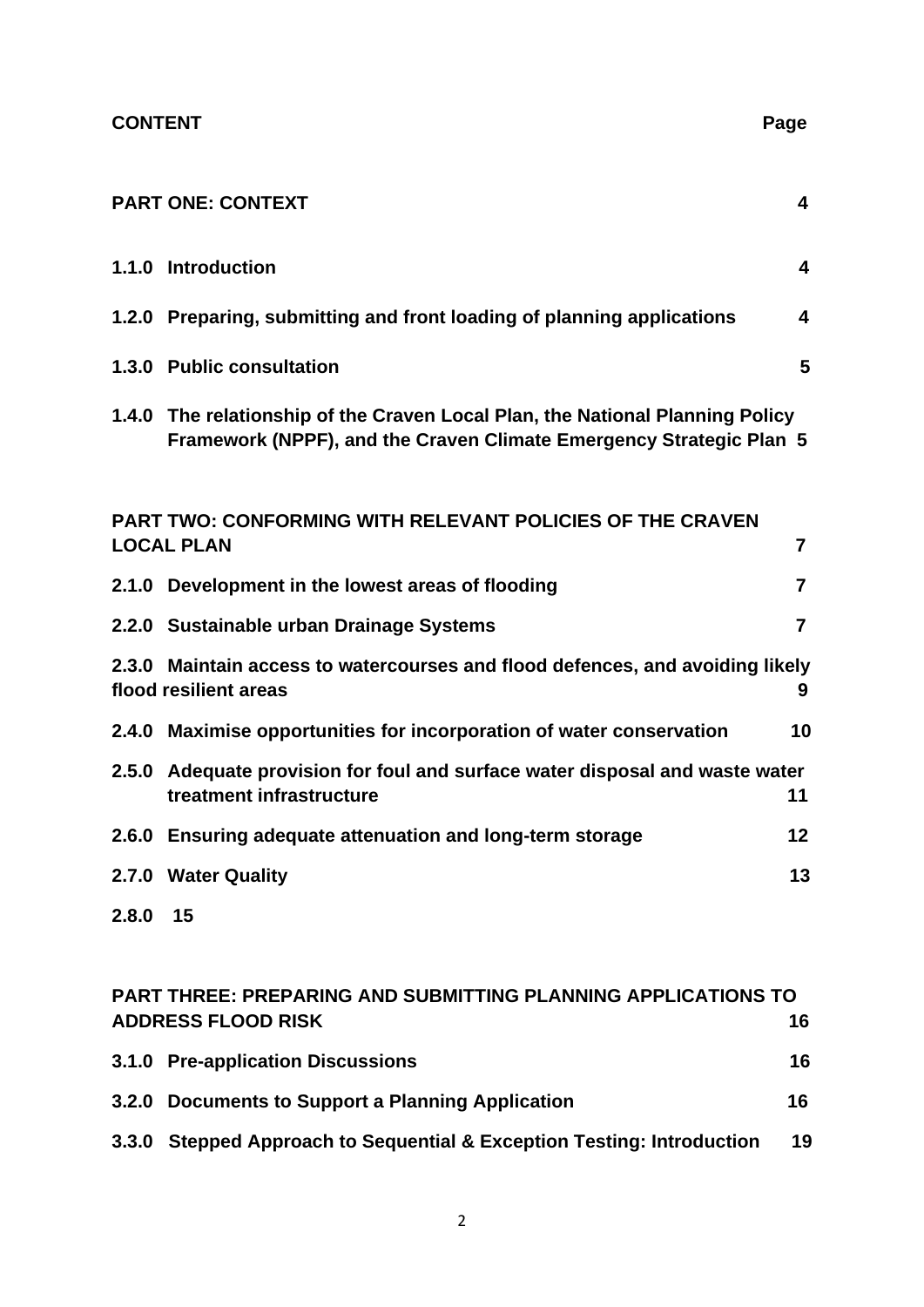| 3.4.0 Step 1: Identifying the flood risk                                                                                                                      | 19                |
|---------------------------------------------------------------------------------------------------------------------------------------------------------------|-------------------|
| 3.5.0 Step 2: Is a flood risk sequential test required?                                                                                                       | 20                |
| 3.6.0 Step 3: The fluvial (rivers and watercourses) flood risk sequential test 21                                                                             |                   |
| 3.7.0 Step 3(a): The area to apply the sequential test for residential<br>development                                                                         | $22 \overline{ }$ |
| 3.8.0 Step 3(b): Identifying reasonably available sites for residential<br>development within the sequential test (ST) area                                   | 23                |
| 3.9.0 Step 3(c): Which identified 'reasonably available' sites are<br>appropriate/suitable for the proposed residential development?                          | 24                |
| 3.10.0 Step 3(d): Are there any available and appropriate alternative sites of 25<br>lower fluvial flood risk than the proposed residential development site? |                   |
| 3.11.0 Step 3(e): The applicant's report on the sequential test                                                                                               | 25                |
| 3.12.0 Step 4: The need for, and content of, an exception test: all<br>development proposals                                                                  | 26                |
| 3.13.0 Step 5: Site specific flood risk assessments (FRAs)                                                                                                    | 28                |
| 3.14.0 Outline, Reserved Matters and Planning Conditions                                                                                                      | 29                |

## **TABLES**

| <b>Table 1: Examples of SuDS</b>                                                                                                       | 8  |
|----------------------------------------------------------------------------------------------------------------------------------------|----|
| Table 2: Supporting documents which are commonly required to accompany a<br>planning application                                       | 17 |
| Table 3: Sequential and Exception test requirements for residential development<br>by flood zone                                       | 27 |
| <b>APPENDICES</b>                                                                                                                      |    |
| Appendix A: Policy ENV6: Flood Risk and Policy ENV8: Water Management 31                                                               |    |
| Appendix B: Flood Risk Vulnerability Tables from the PPG                                                                               | 33 |
| Appendix C: Suggested mitigation measures to reduce risk of pollution and 35<br>deterioration of water resources (ENV8 criteria c & d) |    |

**Appendix D: Glossary 36**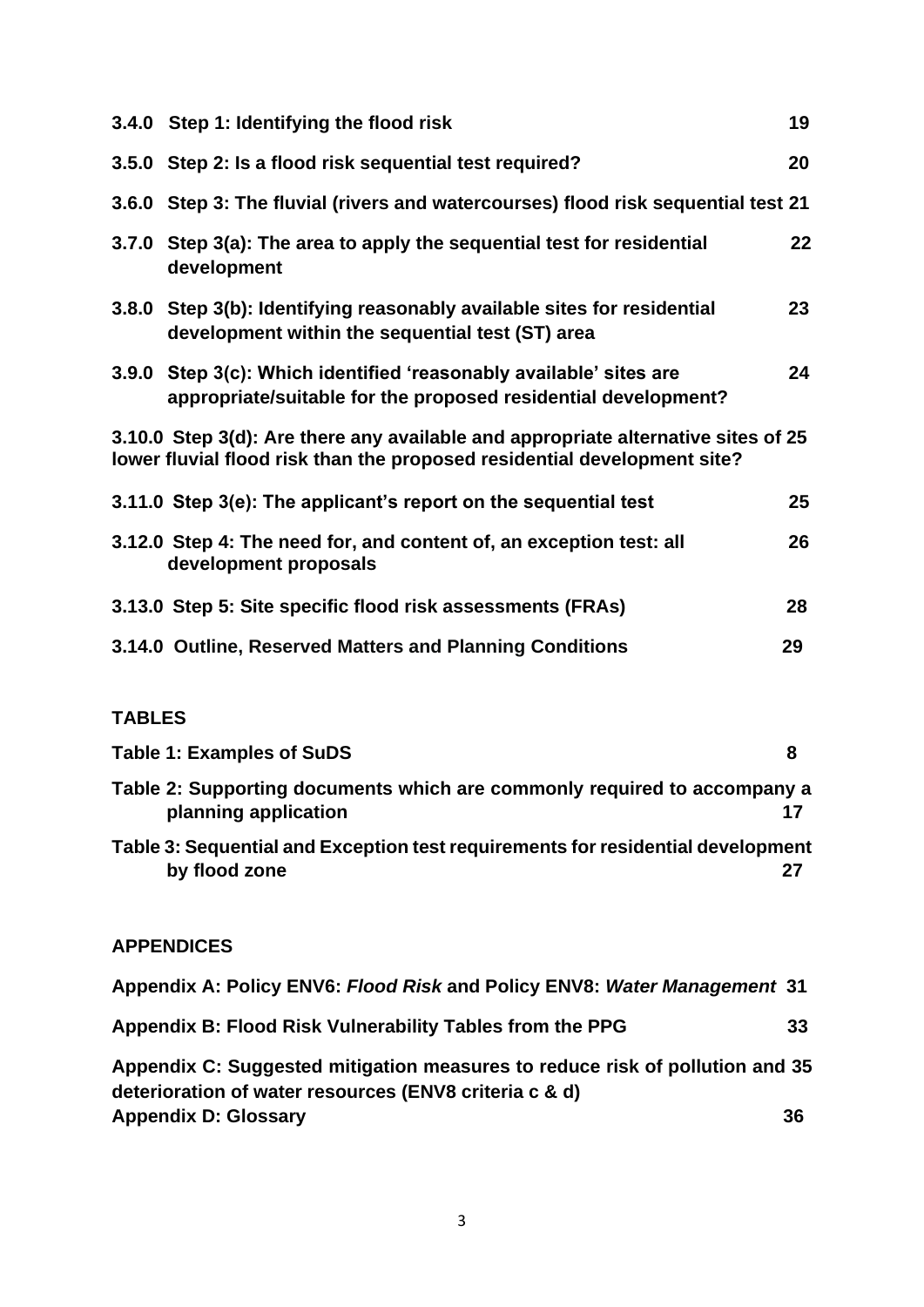#### **PART ONE: CONTEXT**

#### **1.1.0 Introduction**

1.1.1 The National Planning Policy Framework [\(NPPF\)](https://www.gov.uk/government/publications/national-planning-policy-framework--2) describes Supplementary Planning Documents (SPDs), in its glossary, as:

*"Documents which add further detail to the policies in the development plan. They can be used to provide further guidance for development on specific sites, or on particular issues, such as design. Supplementary planning documents are capable of being a material consideration in planning decisions but are not part of the development plan."*

- 1.1.2 This SPD provides further guidance on flood risk and water management in the Craven Local Plan area. It cannot and does not introduce any new policy requirements. Rather, in accordance with legal and NPPF definitions of SPDs, it adds further detail to help explain the objectives relating to the relevant policies of the Craven Local Plan and provides information to assist applicants meet the requirements of each relevant policy criteria. This information is set out in Part 2 of this SPD. Part Three provides guidance for applicants in preparing planning applications that involve flood risk and water management, emphasising the importance of early pre-application discussions with the Council.
- 1.1.3 The plan policies referred to in this SPD are:
	- Policy ENV6: Flood Risk
	- Policy ENV8: Water Management
	- Policy SD1: Presumption in favour of sustainable development
	- Policy SD2: Meeting the challenge of Climate Change
	- Policy SP4: Spatial Strategy and Housing Growth
	- Policy SP2: Economic Activity and Business Growth

Policies ENV6 and ENV8 are the focus of this SPD. The aims of these policies are to set out how flood risk can be reduced and mitigated when planning for new developments, and also how water can be most effectively used within existing and future development sites. These policies are set out in Appendix A (page 31).

#### **1.2.0 Preparing, submitting and front loading of planning applications**

1.2.1 In accordance with Policy SD1 of the Craven Local Plan and paragraphs 11 and 39-46 of the [NPPF,](https://www.gov.uk/government/publications/national-planning-policy-framework--2) the Council will take a proactive approach and will work cooperatively with people and organisations wishing to carry out development and applying for planning permission, to find solutions to secure sustainable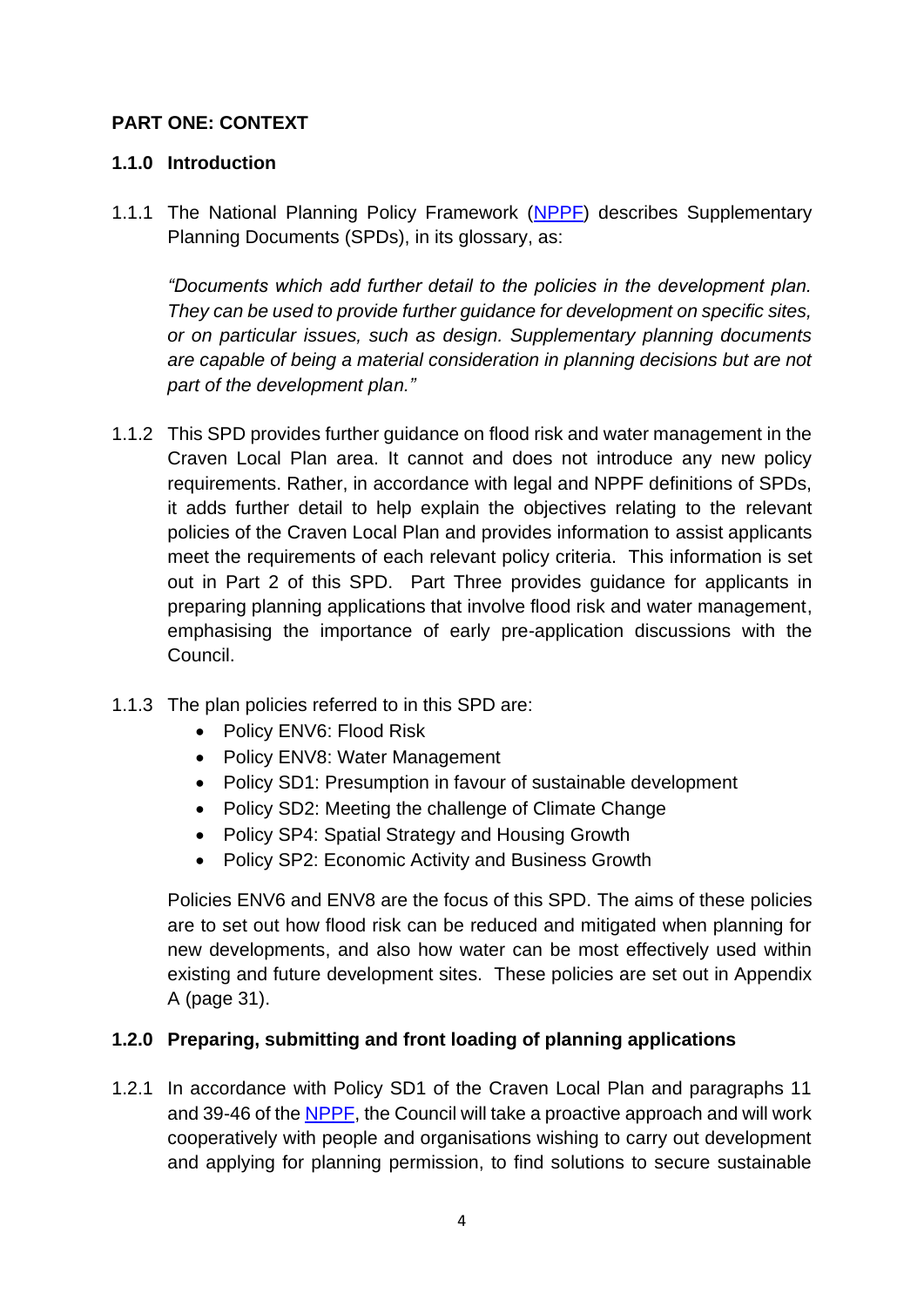development that meets the relevant plan policies, and be approved wherever possible. Solutions to secure sustainable development for Craven, including contributing to the implementation of the Council's Climate Emergency Strategic Plan 2020 to 2030 through the policies of the local plan, and the efficient processing of planning applications, can be achieved through early preapplication engagement with the Council. This is called the process of 'front loading' and is strongly encouraged by the [NPPF](https://www.gov.uk/government/publications/national-planning-policy-framework--2) at paragraphs 39 to 46. Further guidance on this process is set out in Part Three of this SPD.

#### **1.3.0 Public Consultation**

- 1.3.1 This is a consultation draft SPD which is required under Regulations 12 and 13 of the Town & Country Planning (Local Planning) (England) Regulations 2021 (as amended). This first draft of the SPD is currently subject to a four-week period of public participation from 04/01/2022 to 01/02/2022. Following this period of public participation, representations will be invited on a second draft of this SPD over a four-week period in 2022. As required by regulation 12(a), a Consultation Statement will be prepared and published alongside the second draft SPD which sets out the persons the authority has consulted when preparing the SPD, a summary of the main issues raised, and how they have been addressed in the SPD.
- 1.3.2 Following these two periods of public participation and inviting of representations on the draft SPD, comments and representations received will inform the final SPD, which will be presented to the Council's Policy Committee for adoption and confirmed by the Council, if required. Once adopted, the SPD will be capable of being a material consideration.
- 1.3.3 A sustainability appraisal is not necessary for the preparation and approval of this SPD, which does not set the framework for decisions on planning applications. Sustainability appraisals have been undertaken for the local plan policies which this SPD supports. Strategic Environmental Assessment and Habitats Regulation Screening Reports for the SPD will be published alongside the second consultation draft.

#### **1.4.0 The relationship between the Craven Local Plan, the National Planning Policy Framework (NPPF) and the Craven Climate Emergency Strategic Plan**

1.4.1 The Craven Local Plan (hereafter referred to as 'the plan') was adopted on 12 November 2019.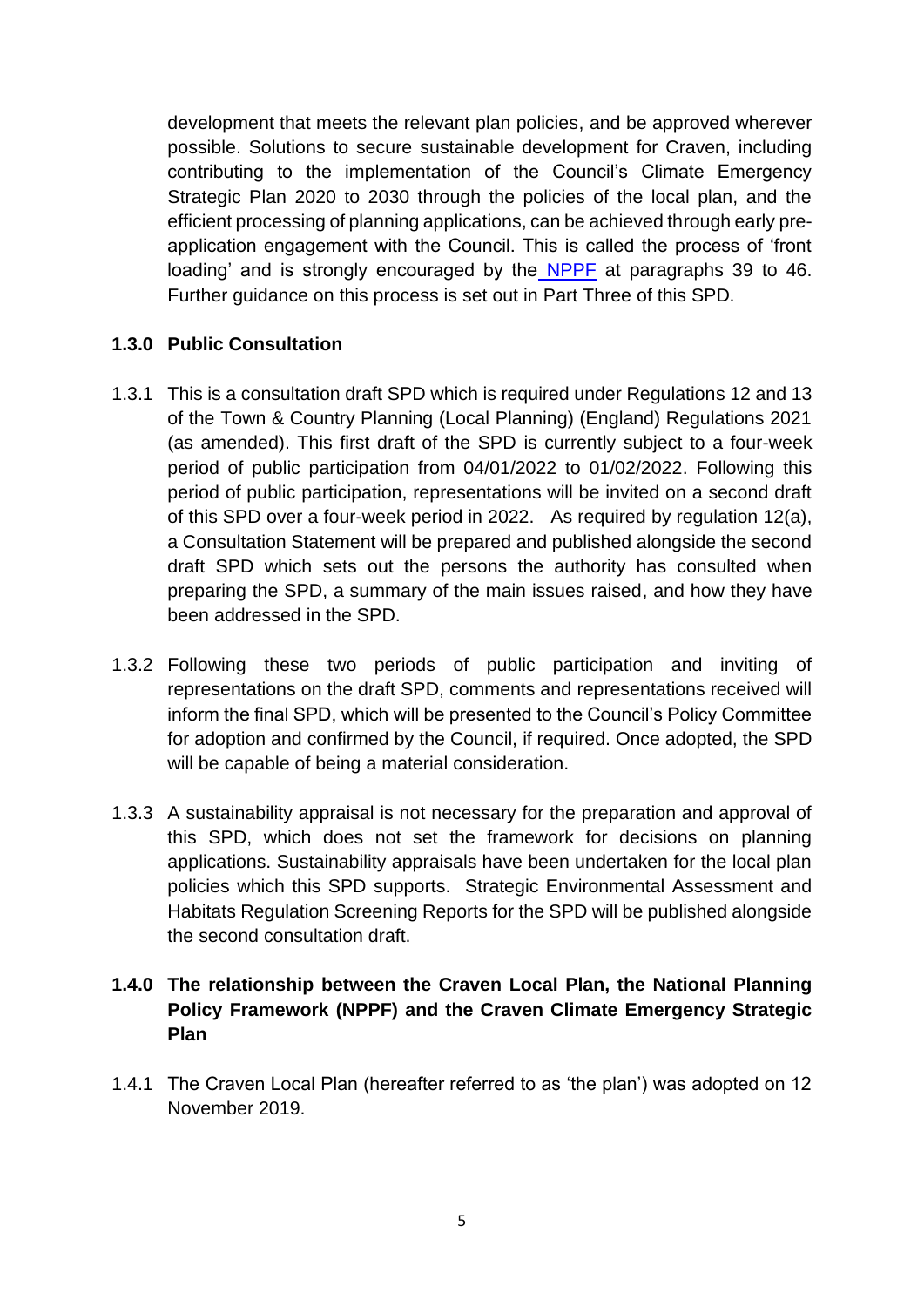- 1.4.2 The preparation of the plan, and its examination, has been based on the provisions of the 2012 NPPF, and the accompanying planning practice guidance (PPG). Hence policies ENV6 and ENV8 reflect these provisions.
- 1.4.3 The most recently updated 2021 [NPPF](https://www.gov.uk/government/publications/national-planning-policy-framework--2) (paragraphs 159 to 169) retains the same main policy approach to directing development away from areas at highest flood risk, as per the 2012 [NPPF.](https://www.gov.uk/government/publications/national-planning-policy-framework--2) Policies ENV6 and ENV8 remain consistent with the latest version of the NPPF.
- 1.4.4 In January 2020, the Council approved the Craven Climate Emergency Strategic Plan 2020 to 2030, which seeks to act upon the Council's Climate Change Emergency Declaration (adopted in August 2019) for the district to be carbon neutral by 2030. The CCESP can be viewed at: [https://www.cravendc.gov.uk/media/9460/cdc-climate-emergency-strategic](https://www.cravendc.gov.uk/media/9460/cdc-climate-emergency-strategic-plan-february-2020.pdf)[plan-february-2020.pdf](https://www.cravendc.gov.uk/media/9460/cdc-climate-emergency-strategic-plan-february-2020.pdf) and reinforces the existing policies of the local plan which address climate change and carbon reduction measures. It is capable of being a material consideration in determining relevant planning applications and supports adopted local plan policies SD2, ENV6 and ENV8 to reduce energy use, water use and carbon emissions, maximise the energy efficiency of development, and reduce the environmental impacts of materials used in construction. The CCESP prioritises the reduction in energy use in residential properties.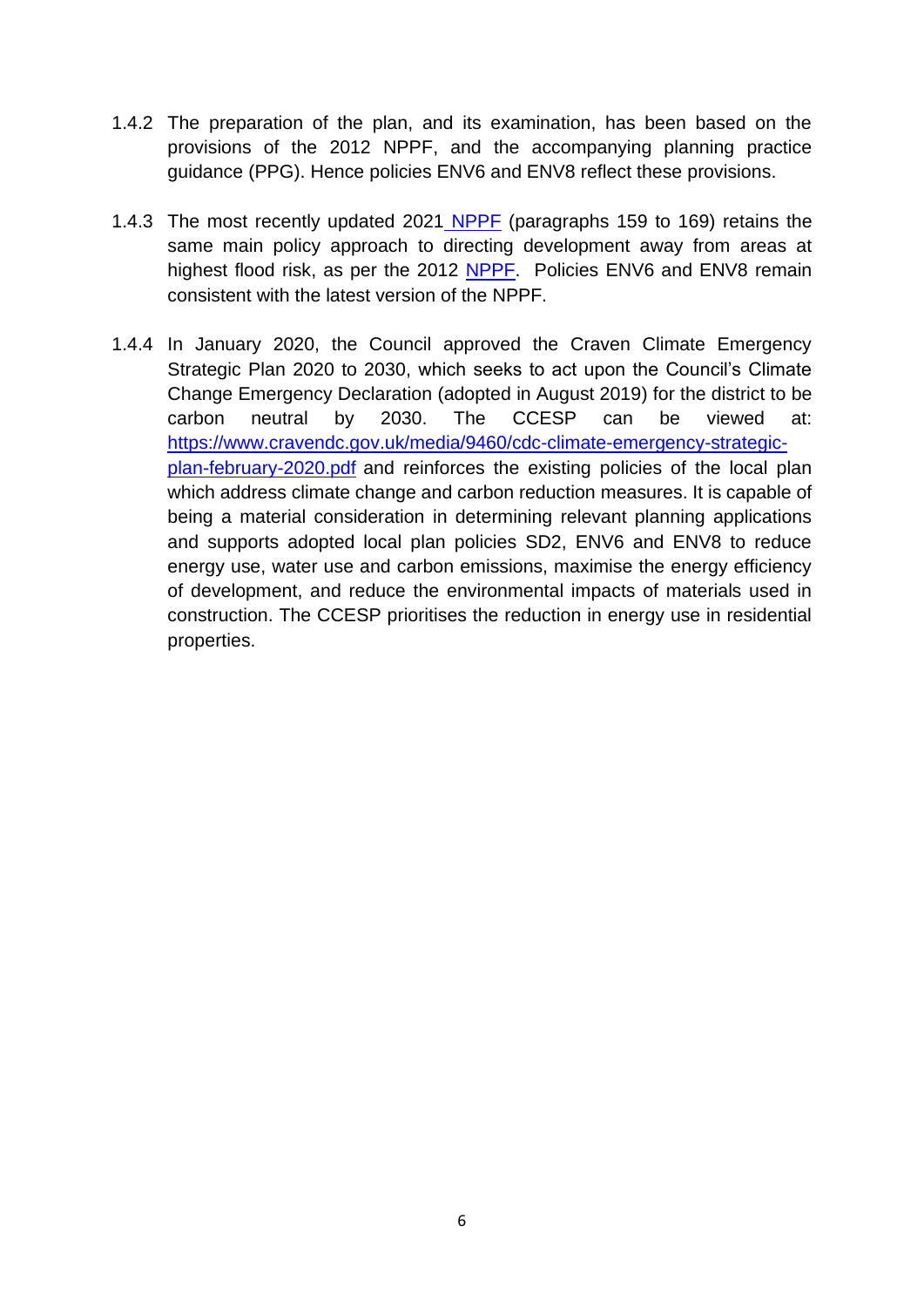#### **PART TWO: CONFORMING WITH THE RELEVANT POLICIES OF THE CRAVEN LOCAL PLAN**

#### **2.1.0 Development in the lowest areas of flooding [Policy ENV6 (a)]**

2.1.1 This policy criterion reflects the general approach to development and flood risk in the [NPPF](https://www.gov.uk/government/publications/national-planning-policy-framework--2) and the [PPG](https://www.gov.uk/guidance/flood-risk-and-coastal-change) (see appendix A). The first stage in this process is to identify the level of flood risk relevant to the proposed development. Details of how to do this is provided at section 3.4.0 of this SPD. This policy criterion refers to the potential need for applicants to apply the sequential and exception tests, set out as national policy in the NPPF. Applying these tests is quite complex and can require a considerable amount of pre-application work. Therefore, guidance on applying these tests is given in Part Three of this SPD. There will be many proposed developments which do not need to apply one or both of these tests. To find out more about these types of developments, applicants should refer to paragraphs 3.3.0 to 3.10.0 of this SPD.

#### **2.2.0 Sustainable Urban Drainage Systems [Policy ENV6 (b)]**

- 2.2.1 In natural environments, rain falls on permeable surfaces and soaks into the ground, in a process known as infiltration. In urban areas where many surfaces are sealed by buildings and paving, natural infiltration is limited. Sustainable drainage systems (SuDS) mimic natural drainage processes to manage flood and pollution risks, to reduce the effect on the quality and quantity of run-off from developments, and provide amenity and biodiversity benefits. SuDS are designed to control surface water run off close to where it falls. They provide opportunities to:
	- Reduce the causes and impacts of flooding;
	- Remove pollutants from urban run-off at source;
	- Combine water management with green space with benefits for amenity, recreation and wildlife.
- 2.2.2 Generally, the aim of SuDS should be to discharge surface run off as high up the following hierarchy of drainage options as reasonably practicable:
	- (1) into the ground infiltration;
	- (2) to a surface water body;
	- (3) to a surface water sewer, highway drain, or another drainage system;
	- (4) to a combined sewer.
- 2.2.3 Criterion (b) of policy ENV6 requires development to safeguard waterways by incorporating SuDS where possible. Where the use of SuDS is not possible, feasible or appropriate, criterion (b) states that other means of flood prevention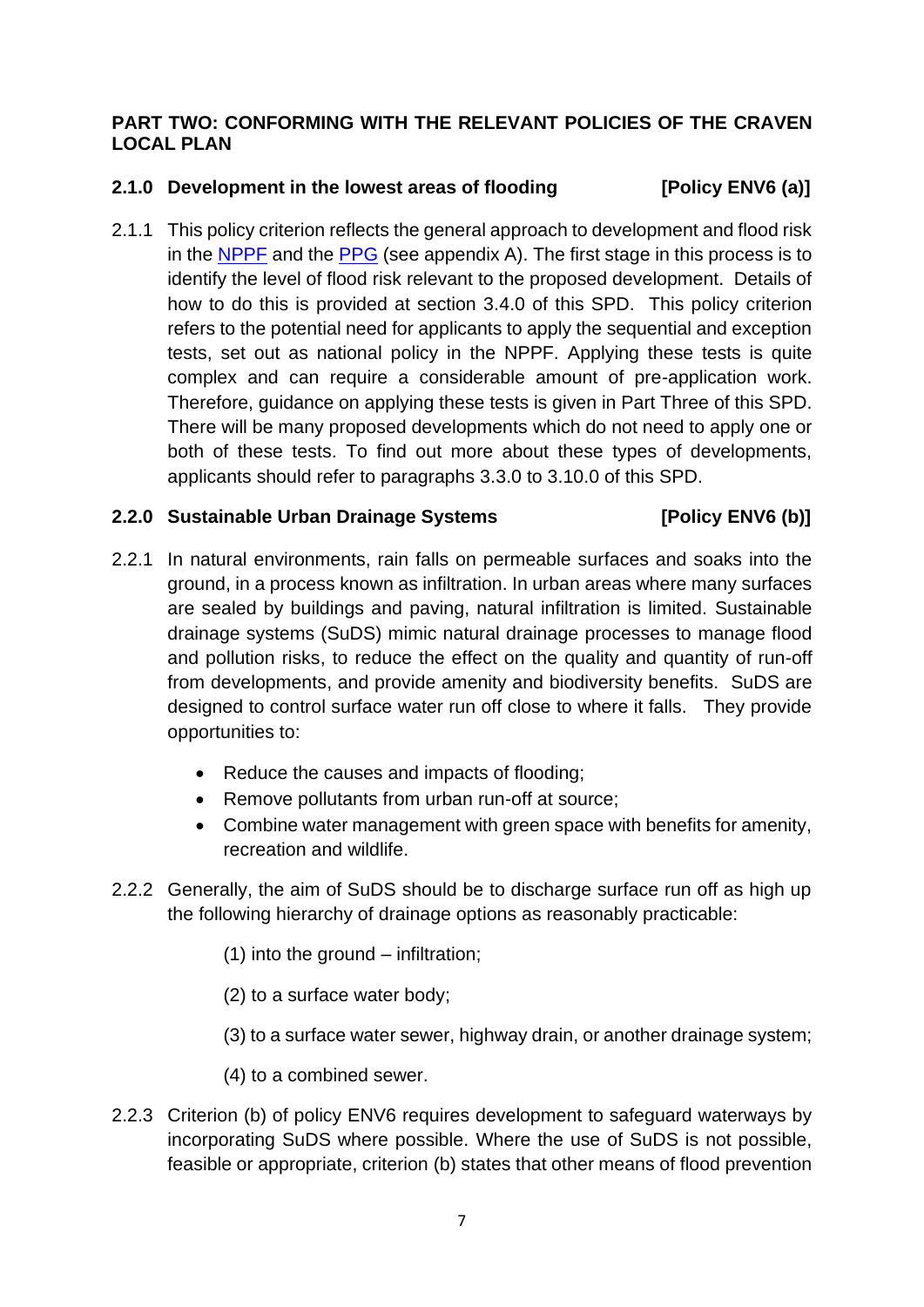and water management should be used. The use of SuDS can also assist in meeting criteria (e) of ENV6, relating to minimising the risk of surface water flooding and criterion (f), relating to reducing the causes and impact of flooding. See appendix A for the full text of policy ENV6.

- 2.2.4 Whether SuDS should be considered depends on the proposed development and its location in terms of flood risk. The PPG states that new development should only be considered appropriate in areas at risk of flooding if priority has been given to the use of SuDS. In line with the PPG & The Written Ministerial Statement on SuDS (2014), when appropriate, the Council requires details of SuDS to be provided in a Flood Risk Assessment when a planning application is submitted. Details of when SuDS is required, in relation to both major and minor/small developments is provided on the Council's website under [the](https://www.cravendc.gov.uk/planning/planning-applications-and-notifications/national-and-local-planning-validation-requirements/local-information-requirements/)  [Council's local validation requirements](https://www.cravendc.gov.uk/planning/planning-applications-and-notifications/national-and-local-planning-validation-requirements/local-information-requirements/) Further details are provided in Part Three of this SPD.
- 2.2.5 Where SuDS are proposed as part of a planning application, the Council will regularly seek advice from North Yorkshire County Council, who acts as the Lead Local Flood Authority, including on what type of SuDS is considered to be reasonably practicable for a particular proposal. The North Yorkshire flood risk strategy is available under: [https://www.northyorks.gov.uk/flood-and-water](https://www.northyorks.gov.uk/flood-and-water-management)[management.](https://www.northyorks.gov.uk/flood-and-water-management)
- 2.2.6 Table 1 below provides examples of SuDS that can be incorporated into schemes for both major and minor development proposals.

| Type of<br><b>SuDS</b> | <b>Details of SuDS mechanism utilised</b>                                                                                                                                                                                                                                                                                                                                                                                       | <b>Suitability for</b><br><b>Major or Minor</b><br><b>Development</b>                                                                                       |
|------------------------|---------------------------------------------------------------------------------------------------------------------------------------------------------------------------------------------------------------------------------------------------------------------------------------------------------------------------------------------------------------------------------------------------------------------------------|-------------------------------------------------------------------------------------------------------------------------------------------------------------|
| Water butts            | Used to collect rainwater which falls on a building's<br>rooftop. Water is transferred through gutters and down<br>pipes into the water butt. The water collected through<br>rainwater harvesting can be used for plant watering,<br>gardening jobs, etc.                                                                                                                                                                       | Both; suitable for<br>all types of<br>development,<br>including both<br>single and multiple<br>new dwellings, in<br>addition to<br>commercial<br>buildings. |
| Green roofs            | Roofs of a building that are partially or completely<br>covered with vegetation and a growing medium, planted<br>over a waterproofing membrane. May also include<br>additional layers such as a root barrier and drainage<br>and irrigation systems. Benefits include improving<br>storm water management, reducing the 'heat island'<br>effect, improving air quality, insulating the building and<br>extending the roof life. | Both; suitable for<br>development<br>all<br>types.                                                                                                          |

Table 1: Examples of SuDS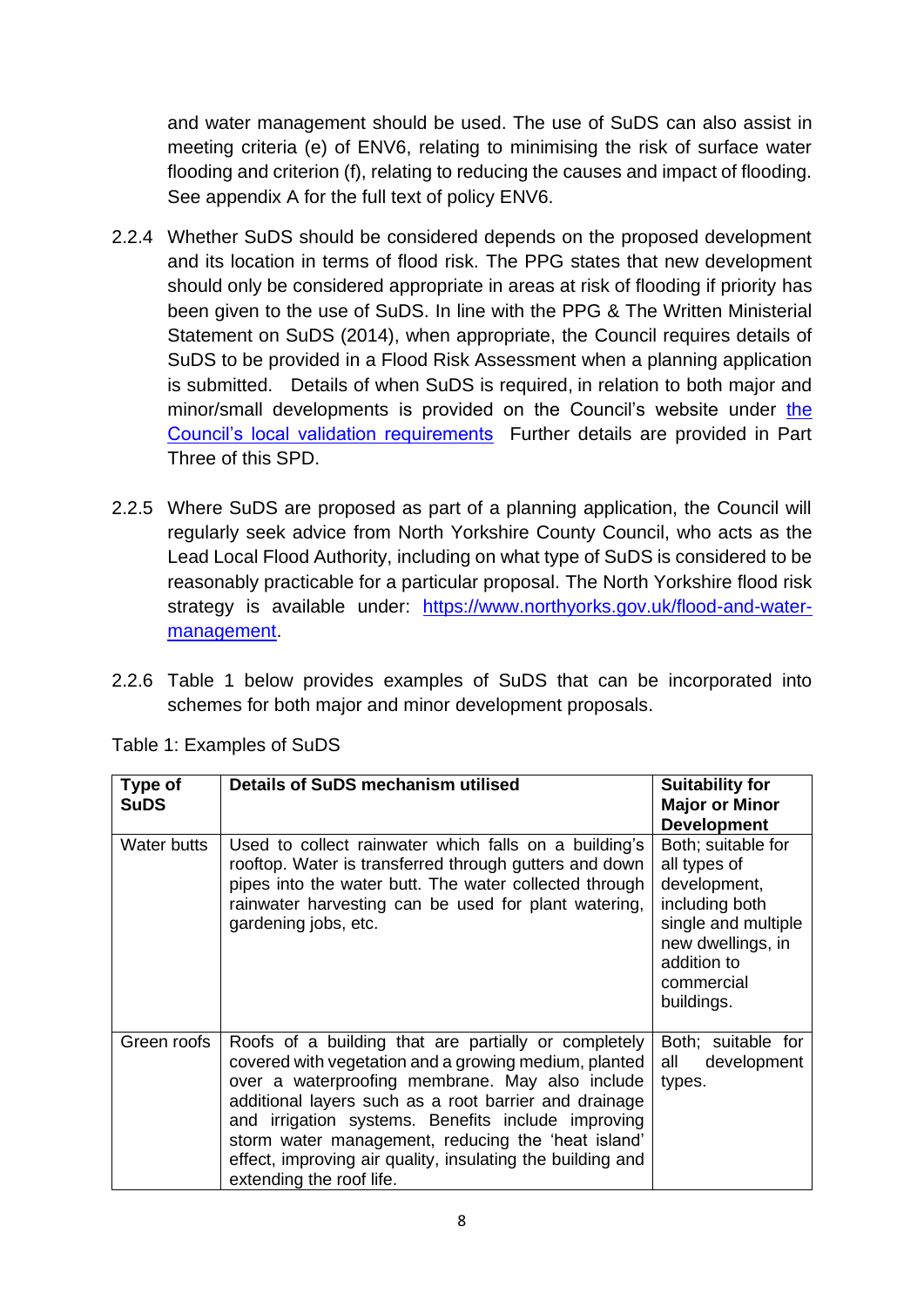| Permeable<br>surfaces   | Also known as porous or pervious surfaces, these allow<br>water to percolate into the soil, to filter out pollutants<br>and recharge the water table. Permeable paving is a<br>method of paving vehicle and pedestrian pathways to<br>enable infiltration of storm water runoff. These surfaces<br>typically include pervious concrete, porous asphalt,<br>paving stones and interlocking pavers.                                                                                              | Both; suitable for<br>development<br>all<br>types. |
|-------------------------|------------------------------------------------------------------------------------------------------------------------------------------------------------------------------------------------------------------------------------------------------------------------------------------------------------------------------------------------------------------------------------------------------------------------------------------------------------------------------------------------|----------------------------------------------------|
| Constructed<br>wetlands | Purpose built wetlands, specially designed<br>for<br>wastewater treatment, and usually made up of a<br>primary settlement tank where wastewater from the<br>community is collected, and from that, several ponds<br>follow, planted with wetland plants including reeds,<br>rushes and sedges. Ponds are usually gently sloped<br>towards a river to allow slow moving water through the<br>wetland before flowing away. Particles in this water can<br>settle, and pollutants can be removed. | Major<br>developments.                             |
| Wetlands                | A distinct ecosystem that is flooded by water, either<br>permanently or<br>seasonally, where<br>oxygen-free<br>processes prevail. The primary factor that distinguishes<br>wetlands from other land forms or water bodies is the<br>characteristic vegetation of aquatic plants, adapted to<br>the unique hydric soil. Careful plant selection and a<br>specifically designed substrate contribute to cleansing<br>and re-oxygenating the water.                                               | Major<br>developments.                             |

2.2.7 Criterion (b) of policy ENV6 (see appendix A) also states that all surface water drainage systems (SuDS) or other should be economically maintained for the lifetime of the development. Details of how SuDS will be maintained should be provided in a Flood Risk Assessment.

#### **2.3.0 Maintaining access to watercourses and flood defences, and avoiding likely flood resilient areas [Policy ENV6 (c) & (d)]**

- 2.3.1 For a proposed site to comply with criteria ENV6 (c) and (d) (see appendix A), there is first a locational element to be considered. Flood risk can be avoided or sufficiently reduced in terms of locating development in areas with the lowest risk of flooding in the Craven local plan area (see Part Three). On a wider landscape scale, natural mechanisms can be utilised to avoid or reduce the risk of the site itself increasing flood risk in the surrounding environment, in addition to reducing the flood risk within the site. These natural elements are discussed in the following paragraphs.
- 2.3.2 Applicants are required to establish both a suitable location and an appropriate layout and form of development, so that adequate and easy access to any nearby watercourses and flood defences are maintained, as required by criterion (c) of policy ENV6. They can then be managed and maintained by the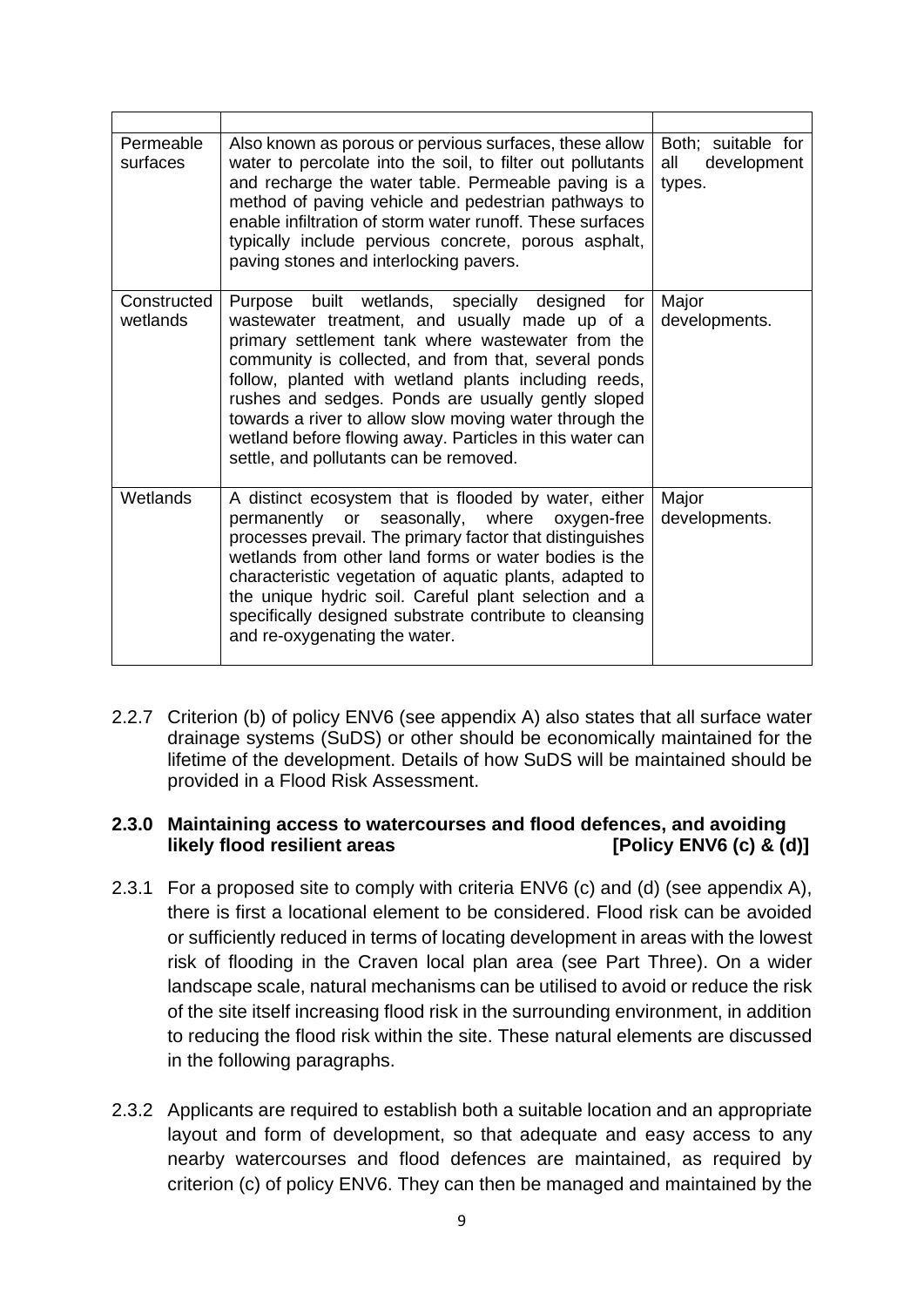relevant authority. Using the natural capacity of the environment as described above can greatly assist proposals avoiding areas which have the existing capacity to increase flood resilience.

- 2.3.3 Criterion (d) of Policy ENV6 (see appendix A) requires development to avoid areas with the potential to increase flood resilience and seek to enhance, as far as possible, the natural capacity of soils, vegetation, river floodplains, wetland and upland habitats to reduce flood risk. In the Craven local plan area, peat moorland in the uplands and woodland on valley slopes can assist to retain rainwater, and hence slow down drainage into becks and rivers. Therefore, care must be taken to ensure that development does not degrade peat soils and upland habitats, as their capacity to store water helps to alleviate downstream flooding and protect water quality. Wetlands, floodplain grasslands, ponds and wet woodlands can offer similar benefits on the valley floor. Keeping, restoring and adding to these features can therefore offer multiple benefits for the landscape, biodiversity and flood risk – including reducing flood risk downstream for neighbouring urban areas such as Keighley, Bradford, and Leeds. The location of the site must hence be sensitive to the natural environment, and an appropriate site location can avoid damaging the ability of such natural features to reduce flood risk on both a district and regional basis.
- 2.3.4 The [PPG](https://www.gov.uk/guidance/flood-risk-and-coastal-change) also puts emphasis on applicants creating opportunities to reduce the overall level of flood risk in the site's local area and beyond. Safeguarding land for flood risk management perhaps presents the most straightforward and important opportunity. Where appropriate, it is also possible to design off-site works required to protect and support development in ways that benefit the area more generally. In addition to the suitable location of the site itself, the layout and form of development within sites can play a significant role in achieving this objective, particularly within relatively large sites in the district.
- 2.3.5 Green infrastructure (GI) networks play a major role in resilience to flooding in Craven and elsewhere in England. Cross reference should be made to the Council's Green Infrastructure & Biodiversity SPD, to see how the safeguarding and provision of GI can reduce flood risk.

#### **2.4.0 Maximise opportunities for incorporation of water conservation [ENV8 (b)]**

2.4.1 Policy ENV8 (b) (see appendix A) strongly promotes the maximisation of opportunities to incorporate water conservation methods in the development's design. This includes the collection and re-use of water on a site. Both the exterior and interior design of building(s) on a site offer water conservation opportunities. Applicants can also refer to Craven District Council's Good Design SPD for advice on sustainable design opportunities. There are a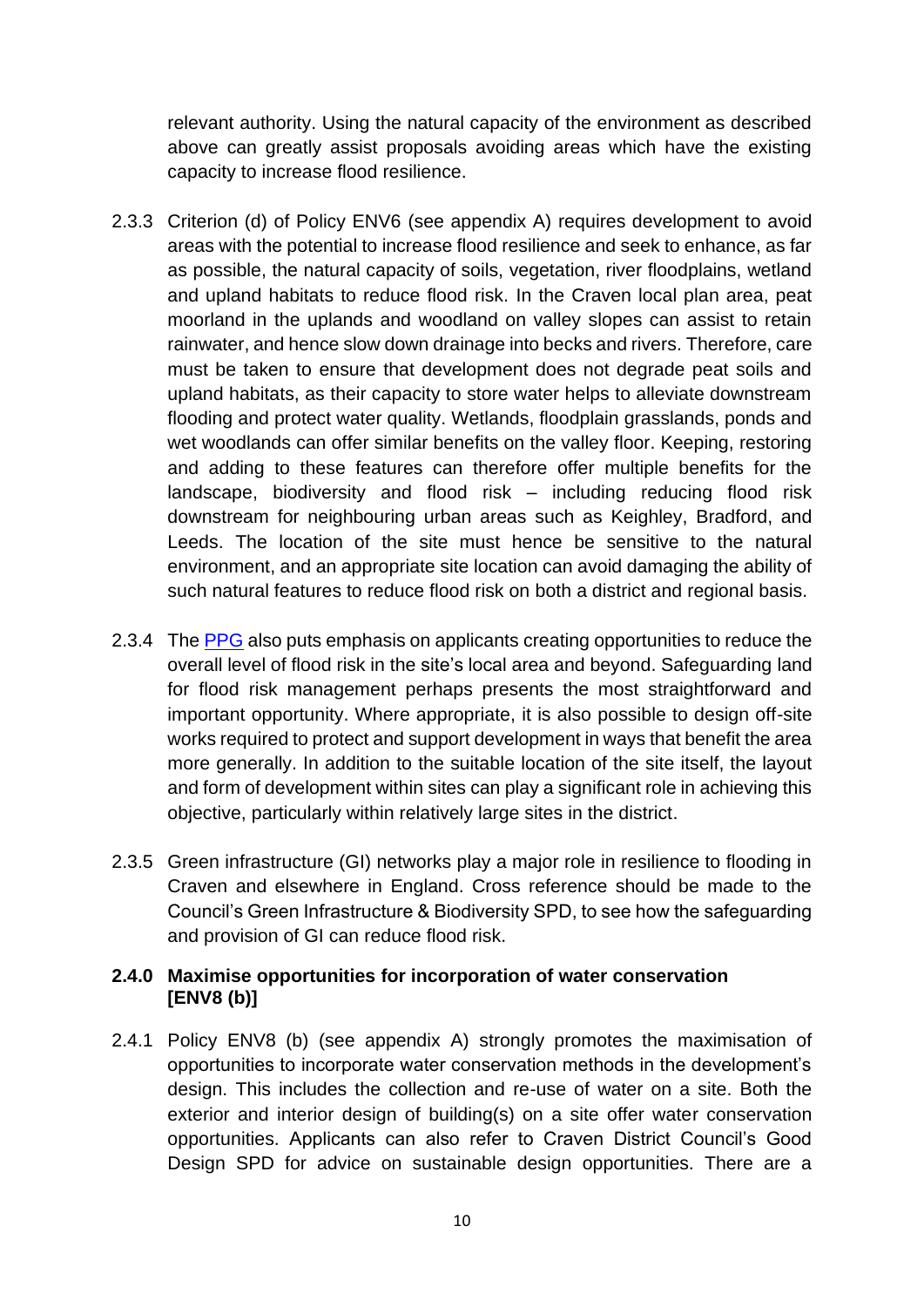number of strategies that can be employed to reduce the amount of water consumed in a development. Such methods include system optimisation (i.e. efficient water systems design, leak detection, and repair), water conservation measures, and water re-use/recycling systems.

- 2.4.2 More specifically, a wide range of technologies and measures can be utilised within each of the aforementioned strategies to save water and associated energy consumption in all proposed developments. These include:
	- Water-efficient plumbing fixtures (low-flow and sensored sinks, low-flow showerheads and toilets, and water-efficient washing machines and dishwashers);
	- Irrigation and landscaping measures (water-efficient irrigation systems, irrigation control systems, low-flow sprinkler heads, and water-efficient scheduling practices);
	- Water recycling or re-use measures (grey water and process recycling systems).
- 2.4.3 The use of water butts is discussed in Table 1 as a mechanism of Sustainable urban Drainage Systems, in that it can slow down surface water runoff by storing and re-using water at a later time. It hence follows that mechanisms used to reduce flood risk and severity can also often greatly assist in water conservation, with such stored water reducing demands on the public water supply, particularly during hot and dry spells. It is an example of how applicants should analyse the criteria of Policies ENV6 and ENV8 together in order to recognise multiple advantages of utilising a single mechanism or instrument.

#### **2.5.0 Adequate provision for foul and surface water disposal and waste water treatment infrastructure [Policies ENV6 (e) & ENV8 (a)]**

- 2.5.1 Criterion ENV6 (e) (see appendix A) requires that applicants minimise the risk of surface water flooding in their proposals by ensuring adequate provision for both foul and surface water disposal in advance of occupation of any development. Such standards are set out by the Environment Agency (EA). Appendix C of the local plan details the relevant EA Technical Note on this subject, and its part (a) shows the order of priority in which surface water should be discharged. Appendix C of the Craven Local Plan can be viewed at: <https://www.cravendc.gov.uk/planning/craven-local-plan/> Development necessitating a discharge to a public sewer should be supported by clear evidence demonstrating why alternative options are not available (see table 2 in Part Three).
- 2.5.2 Criterion ENV8 (a) (see appendix A) sets similar requirements of applicants from the viewpoint of protecting surface and ground water resources. It states that adequate wastewater treatment infrastructure should match the type,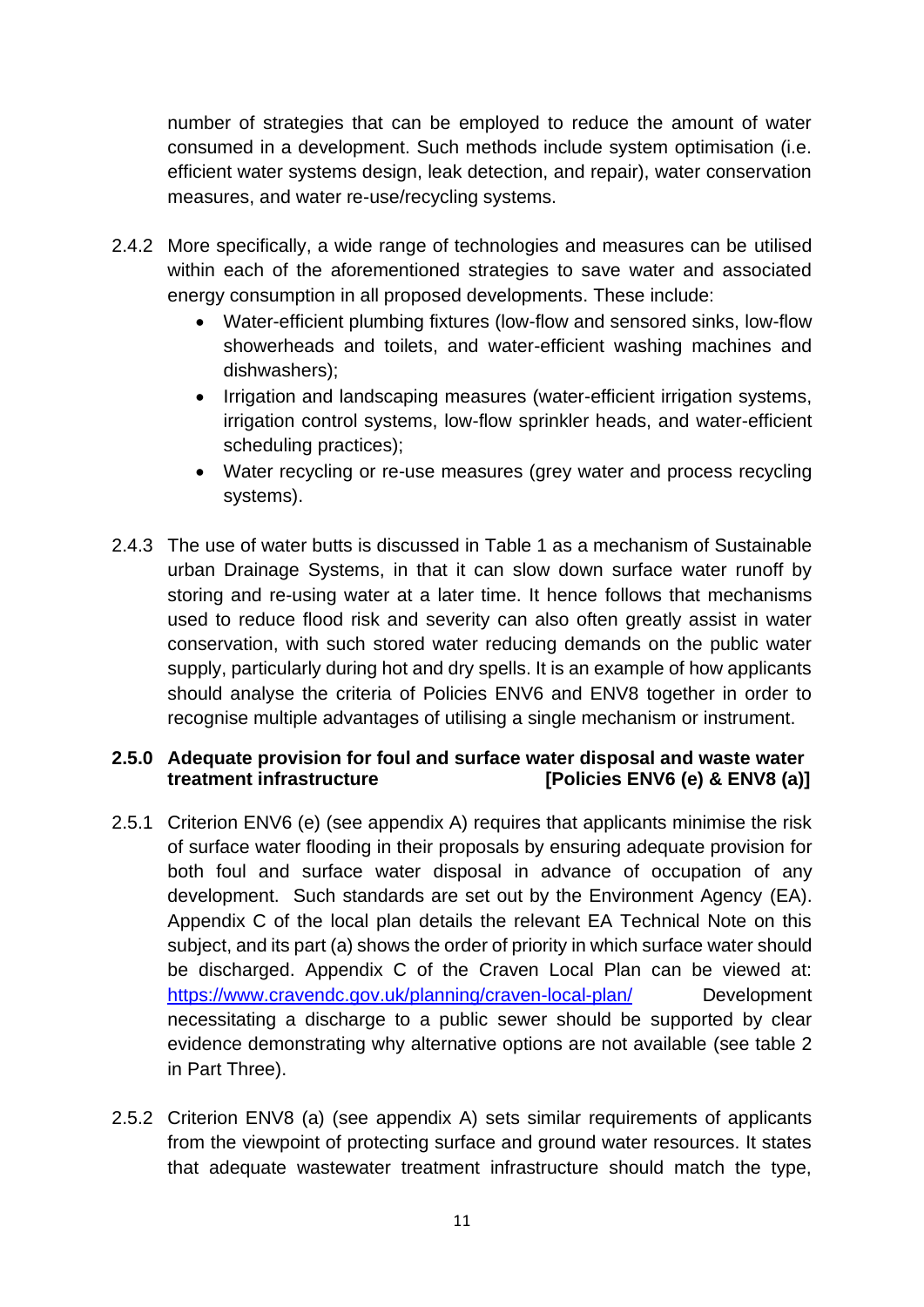scale, location and phasing of the development. Hence similarly to what is outlined in section 2.4.0, applicants can successfully meet both flood risk and water resource requirements by early and effective planning and design of proposals.

- 2.5.3 Sustainable Urban Drainage Systems (see section 2.2.0) can assist to appropriately meet requirements of both ENV6 (e) and ENV8 (a) (see appendix A). The management sequence of SuDS may include these stages:
	- Source control methods decrease the volume of water entering the drainage/river network by intercepting run-off water on roofs for subsequent re-use (e.g. for irrigation) or for storage and subsequent evapotranspiration (e.g. green roofs);
	- Pre-treatment steps, such as vegetated ditches or filter trenches, remove pollutants from surface water prior to discharge to watercourses or aquifers;
	- Retention systems delay the discharge of surface water to watercourses by providing storage within ponds, [retention basins](http://en.wikipedia.org/wiki/Retention_basin) or wetlands;
	- Infiltration systems, such as [infiltration trenches](http://en.wikipedia.org/wiki/Infiltration_trench) and soakaways mimic natural recharge, allowing water to soak into the ground.

### **2.6.0 Ensuring adequate attenuation and long term storage [ENV6 (f)]**

2.6.1 Criterion ENV6 (f) (see appendix A), promotes that the development will possess adequate and sufficient attenuation and long term storage to accommodate storm water on site. This can greatly reduce flood risk to people and property and without overflowing into a watercourse (as per standards set out by the Environment Agency and subsequent updates to the standards). Appendix C of the local plan contains a technical note from the Environment Agency on this subject, and its part (e) details how development design can accommodate sufficient attenuation and long term storage. Appendix C of the Craven Local Plan can be viewed at:

<https://www.cravendc.gov.uk/planning/craven-local-plan/>

2.6.2 Paragraph 167 of the [NPPF](https://www.gov.uk/government/publications/national-planning-policy-framework--2) (2021) requires Local Planning Authorities, when determining any planning applications, to ensure that flood risk is not increased elsewhere. In doing so and specifically in terms of the requirements set out in criterion (f) of policy ENV6, development should only be allowed in areas at risk of flooding where, in the light of a Flood Risk Assessment, it can be demonstrated that the development is appropriately flood resistant and resilient such that, in the event of a flood, it could be quickly brought back into use without significant refurbishment. The sequential and exception tests may also be required, as applicable (see Part Three of this SPD). Paragraph 167 also includes other criteria that would need to be demonstrated to ensure that flood risk is not increased elsewhere.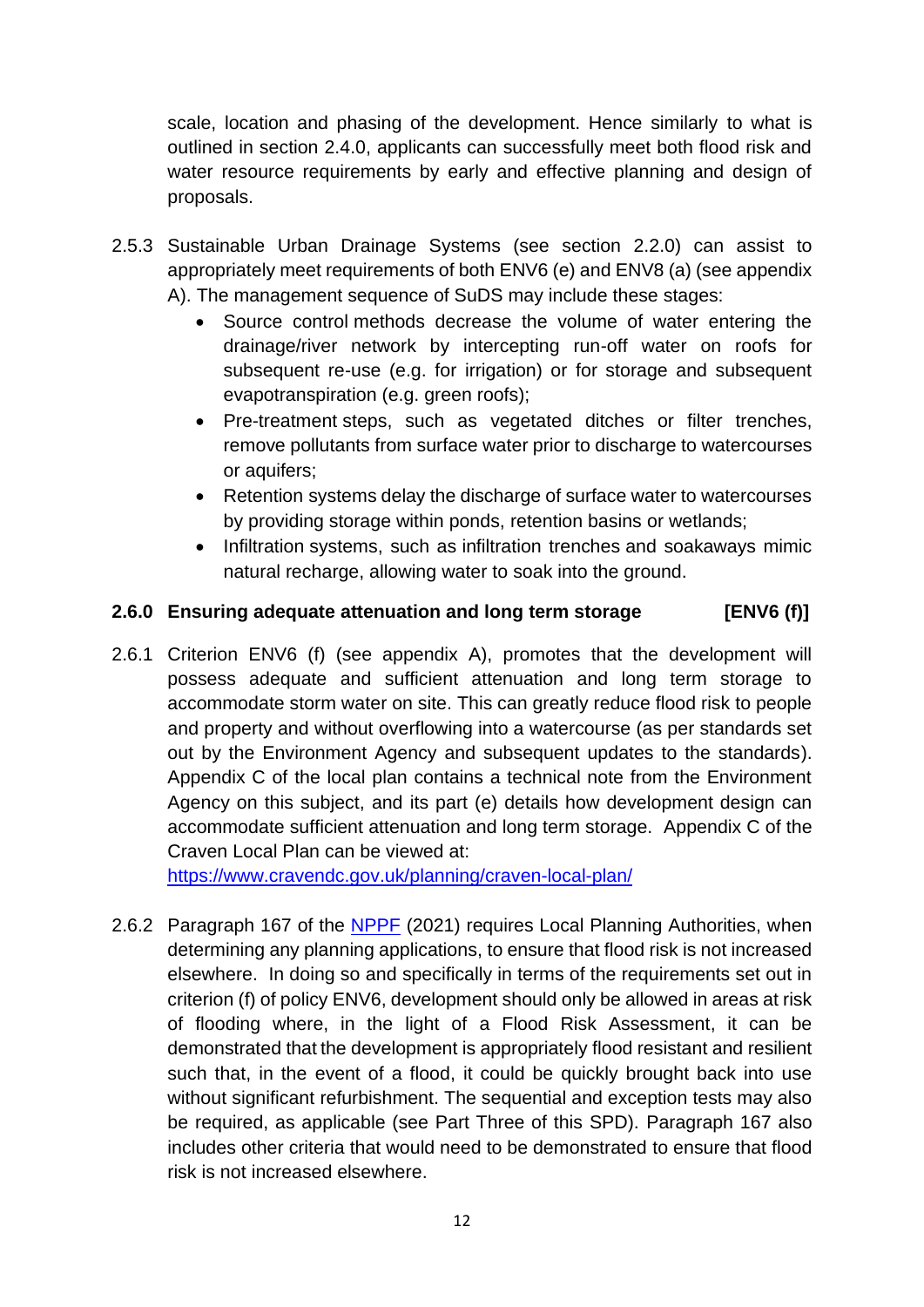2.6.3 Flood-resilient buildings are designed and constructed to reduce the impact of flood water entering the building so that no permanent damage is caused, structural integrity is maintained and drying and cleaning is easier. The Ministry of Housing Communities and Local Government has published guidance on how to improve the resilience of new properties in low or residual flood risk areas by the use of suitable materials and construction methods. This guidance is available at: [https://www.gov.uk/government/publications/flood-resilient](https://www.gov.uk/government/publications/flood-resilient-construction-of-new-buildings)[construction-of-new-buildings](https://www.gov.uk/government/publications/flood-resilient-construction-of-new-buildings)*.*

### **2.7.0 Water Quality [ENV8 (c) & ENV8 (d)]**

- 2.7.1 Criterion ENV8 (c) (see appendix A) advises that applicants must anticipate any likely negative impacts of proposals on water resources, and incorporate adequate mitigation measures where necessary. Hence there is a need for applicants to:
	- 1. identify if a proposed development is near a watercourse;
	- 2. assess whether the proposed development will have any negative impacts on the watercourse; and
	- 3. If so, set out what mitigation measures are proposed in the design to mitigate the negative impacts on the watercourse.
- 2.7.2 The planning and construction of a proposed development are the key stages in terms of assessing and mitigating water pollution risks. An applicant may wish to commission an appropriate professional to carry out the stages identified above. In terms of step 1 listed above, the Council's mapping system may assist applicants in identifying whether a proposed development is near an existing watercourse. This can be accessed [here.](https://cravendc.maps.arcgis.com/apps/webappviewer/index.html?id=fadcb5c4a9994ab8929a03a2c649f694)
- 2.7.3 In terms of step 2 it is important to understand how proposed development can have negative impacts on a watercourse. There are a number of scenarios where the location and type of development can cause a concern for water quality. Direct impacts involve physical modifications to a water body such as flood storage areas, channel diversions and dredging, removing natural barriers, construction of new locks, new culverts, major bridges, new barrages/dams, new weirs (including for hydropower) and removal of existing weirs. There can be also indirect effects on water bodies, such as the redevelopment of land that may be affected by contamination, mineral workings or wastewater treatment. Clearly, the closer a proposed development is to a water body, the greater the pollution risk. For smaller-scale and householder developments, potential water pollution risks can arise from:
	- Toxic substances such as diesel, oil, cement and/or paint, which can seep into soil, enter water via drains, or directly run off into water bodies;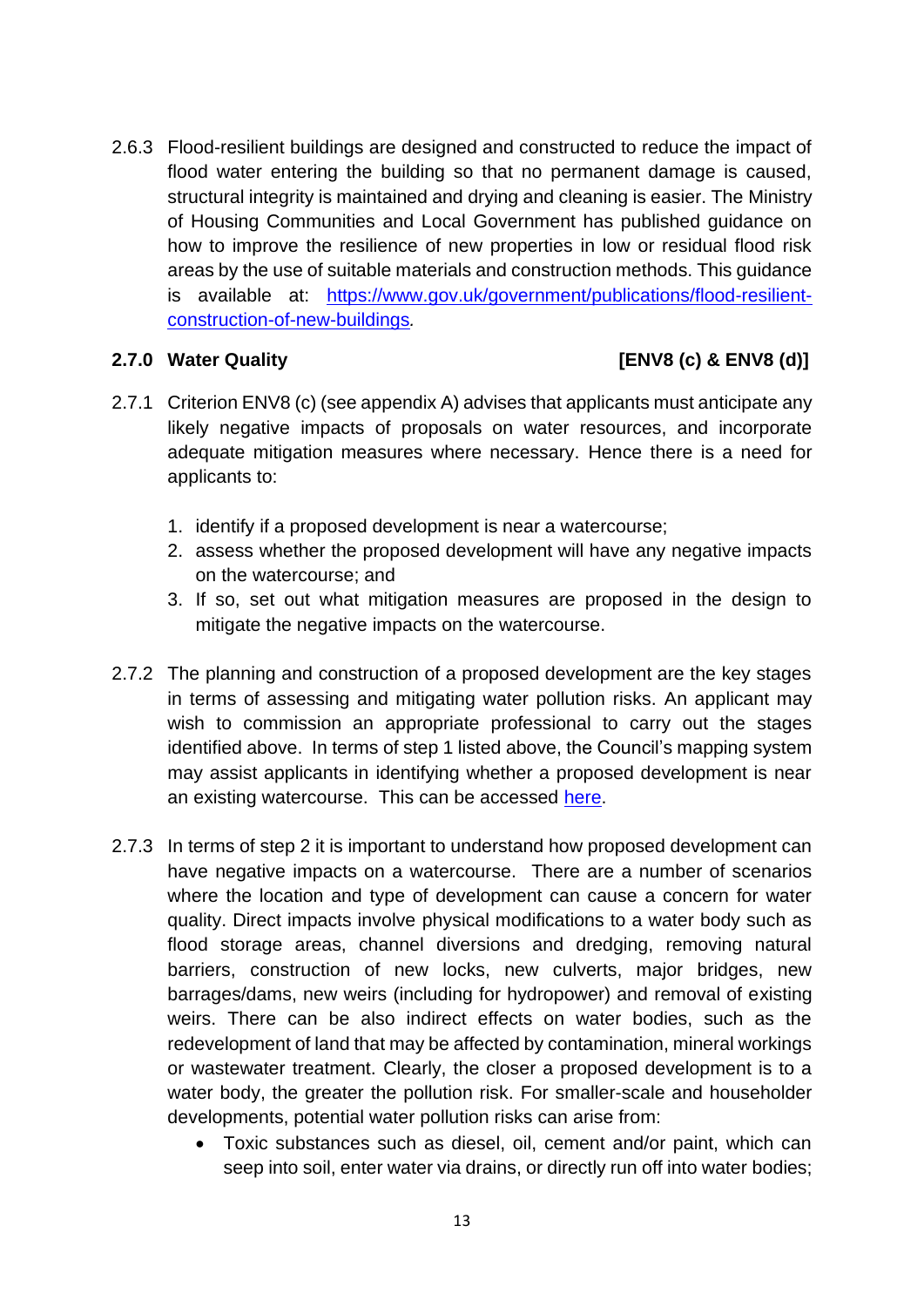- The inappropriate disposal of site waste;
- Uncleaned footpaths and roads adjacent to the site, where silt and other pollutants can run off into water bodies;
- Wastewater that is not properly collected or treated during construction and/or development operation stages.
- 2.7.4 In terms of the third step set out at paragraph 2.7.1 above, if a proposed development would have any negative impacts on a watercourse, an applicant would then need to show what mitigation measures are proposed. Most of the measures needed to prevent pollution cost very little, especially if they are included at the planning stage of any proposed development scheme. Appendix C has a range of mitigation measures to be considered when meeting the requirements of criteria (c) and (d) of policy ENV8. These could be shown on the architectural drawings and/or within supporting documents submitted with a planning application (see table 2 in Part Three of this SPD which provides a list of the supporting documents commonly required to accompany a planning application). If necessary and appropriate, the local planning authority can attach a condition to a planning permission requiring appropriate mitigation measures to be provided in a development scheme.
- 2.7.5 Policy ENV8 (d) (see appendix A) requires that applicants need to carefully consider the location and type of new development where an assessment of the potential impacts on water bodies and protected areas is required under the Water Environment Regulations, 2017 (related to the Water Framework Directive). These regulations apply to surface waters and groundwater. They set out requirements to prevent the deterioration of aquatic ecosystems. They aim to protect, enhance and restore water bodies to 'good' or 'high' status, and achieve compliance with standards and objectives for protected areas. These regulations are available to view using the following link: <https://www.legislation.gov.uk/uksi/2017/407/made> .
- 2.7.6 The PPG emphasises that multiple benefits for people and the environment can be achievable through good design and mitigation within and adjacent to site boundaries. For example, water quality can be improved by protecting and enhancing green infrastructure. Further information on this can be found in the [PPG](https://www.gov.uk/guidance/natural-environment) in its natural environment section, and Craven District Council's draft SPD on Green Infrastructure & Biodiversity. Flood risk can be reduced and biodiversity and amenity improved by design that includes permeable surfaces and other sustainable urban drainage systems (see section 2.2.0 of this SPD), removing artificial physical modifications (e.g. weirs and concrete channels), and recreating natural features. The sections of the [PPG](https://www.gov.uk/guidance/flood-risk-and-coastal-change) relating to food risk and water supply, wastewater and water quality provide further detail of how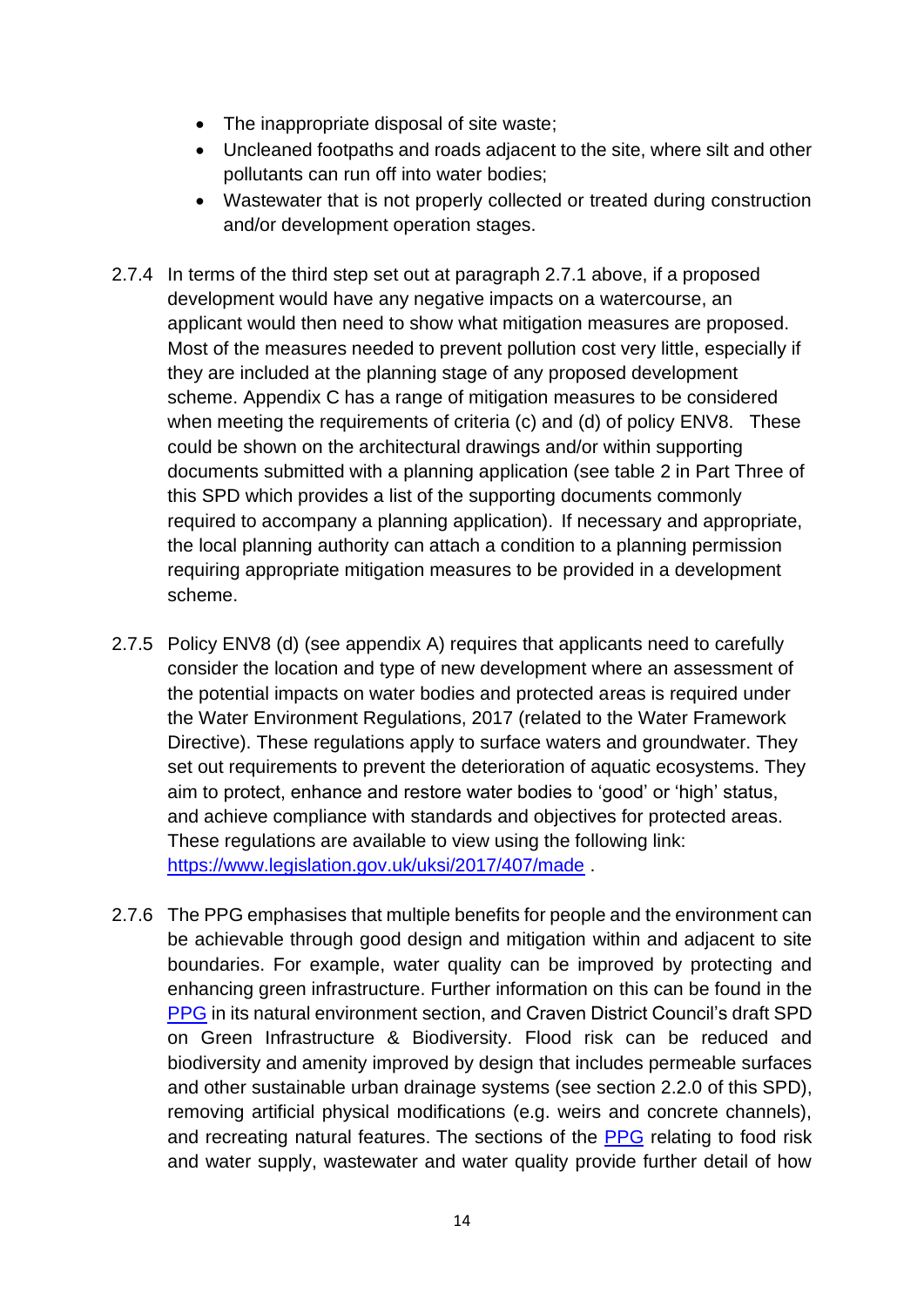developments should reduce the risk of pollution and deterioration of water resources.

### **2.8.0 Groundwater [ENV8 (e) & ENV8 (f)]**

- 2.8.1 Criterion ENV8 (e) requires that applicants protect surface and groundwater when planning for and implementing development proposals. Surface water is an important natural resource used for many purposes, especially public supply and irrigation. Groundwater provides approximately one third of the drinking water in England, and it also maintains the flow in many of the country's rivers. It is therefore crucial that development protects surface and groundwater sources, and a preliminary site investigation is necessary in this regard. This investigation should gather background information about surface and groundwater sources, which will need to be considered during planning, design and construction. These water sources may merit more detailed physical investigations, such as site surveys. See table 2 in Part Three of this SPD which provides a list of the supporting documents commonly required to accompany a planning application.
- 2.8.2 Criterion ENV8 (f) focuses specifically on Source Protection Zones (SPZs), which are areas close to drinking water sources where the risk associated with groundwater contamination is greatest. The Environment Agency has defined SPZs for groundwater sources such as wells, boreholes and springs used for public drinking water supply. It is important for any site proposal to consider its location in relation to SPZs in the Craven local plan area. The location of SPZs in the Craven area is available to view with the following mapping website: [https://magic.defra.gov.uk/.](https://magic.defra.gov.uk/) These zones show the risk of contamination from any activities that may cause pollution in the area. Generally, the closer the activity is, the greater the risk to groundwater.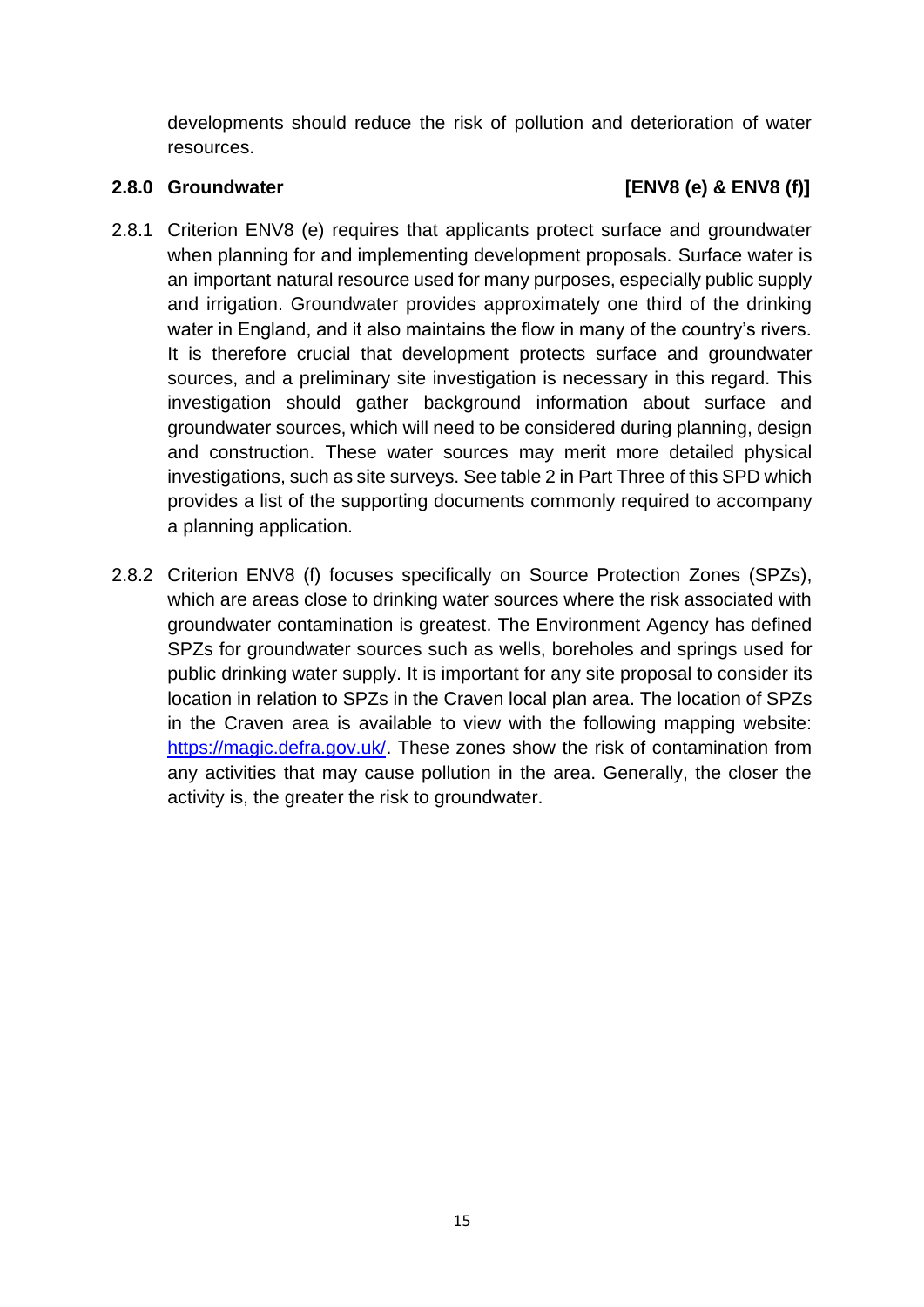#### **PART THREE: PREPARING AND SUBMITTING PLANNING APPLICATIONS TO ADDRESS FLOOD RISK**

#### **3.1.0 Pre-application discussions**

- 3.1.1 The importance of pre-application engagement between developers and the local planning authority and early resolution of policy issues ('front loading') is highlighted within the [NPPF,](https://www.gov.uk/government/publications/national-planning-policy-framework--2) in paragraphs 39 to 46. Also, in light of the Council's Climate Emergency Strategic Plan (CCESP), it is important to reflect one of the actions of the CCESP here. This action (CND03) states that the Council will *"work with developers as new sites across Craven are approved to ensure that opportunities for efficiency and carbon reduction are maximised."*
- 3.1.2 The key aim of policies ENV6 and ENV8 is that growth in housing, business and other land uses are accompanied by the minimisation of flood risk, and safeguarding and improving water resources, respectively. In order to achieve this in proposed developments, and to meet the specific requirements of each policy, an applicant should refer to the relevant policies of the adopted local plan (see appendix A) and the further detail provided in Parts Two and Three of this SPD. The applicant should then discuss these matters at the earliest opportunity with the Council's Development Management (DM) team. It is the Council's practice to charge for all such engagement. Pre-application enquiry forms and charging rates for the Council can be found at: [https://www.cravendc.gov.uk/planning/information-and-advice/obtaining-pre](https://www.cravendc.gov.uk/planning/information-and-advice/obtaining-pre-application-planning-advice-temporarily-suspended/)[application-planning-advice-temporarily-suspended/.](https://www.cravendc.gov.uk/planning/information-and-advice/obtaining-pre-application-planning-advice-temporarily-suspended/) Contact details at the time of publication for the Council's Development Management (DM) team: [planning@cravendc.gov.uk.](mailto:planning@cravendc.gov.uk)
- 3.1.3 Paragraph 174 of the [NPPF](https://www.gov.uk/government/publications/national-planning-policy-framework--2) states that planning policies and decisions should contribute to and enhance the natural and local environment. Early discussions between applicants, Craven District Council and the relevant local community is important for clarifying development expectations and reconciling local and commercial interests. The opportunity for the Council to inform and influence the flood risk and/or water resource characteristics of a proposal early in the design process is a more efficient process than an applicant trying to implement suggested revisions at a later stage, particularly with major proposals.

#### **3.2.0 Documents to Support a Planning Application**

3.2.1 The information in Table 2 below lists relevant supporting documents, many of which will be necessary and/or helpful, to accompany an application to show how the requirements of policies ENV6 and ENV8 have been met, both in relation to the Council's validation requirements and other supporting documentation. Table 2 includes the national validation requirement for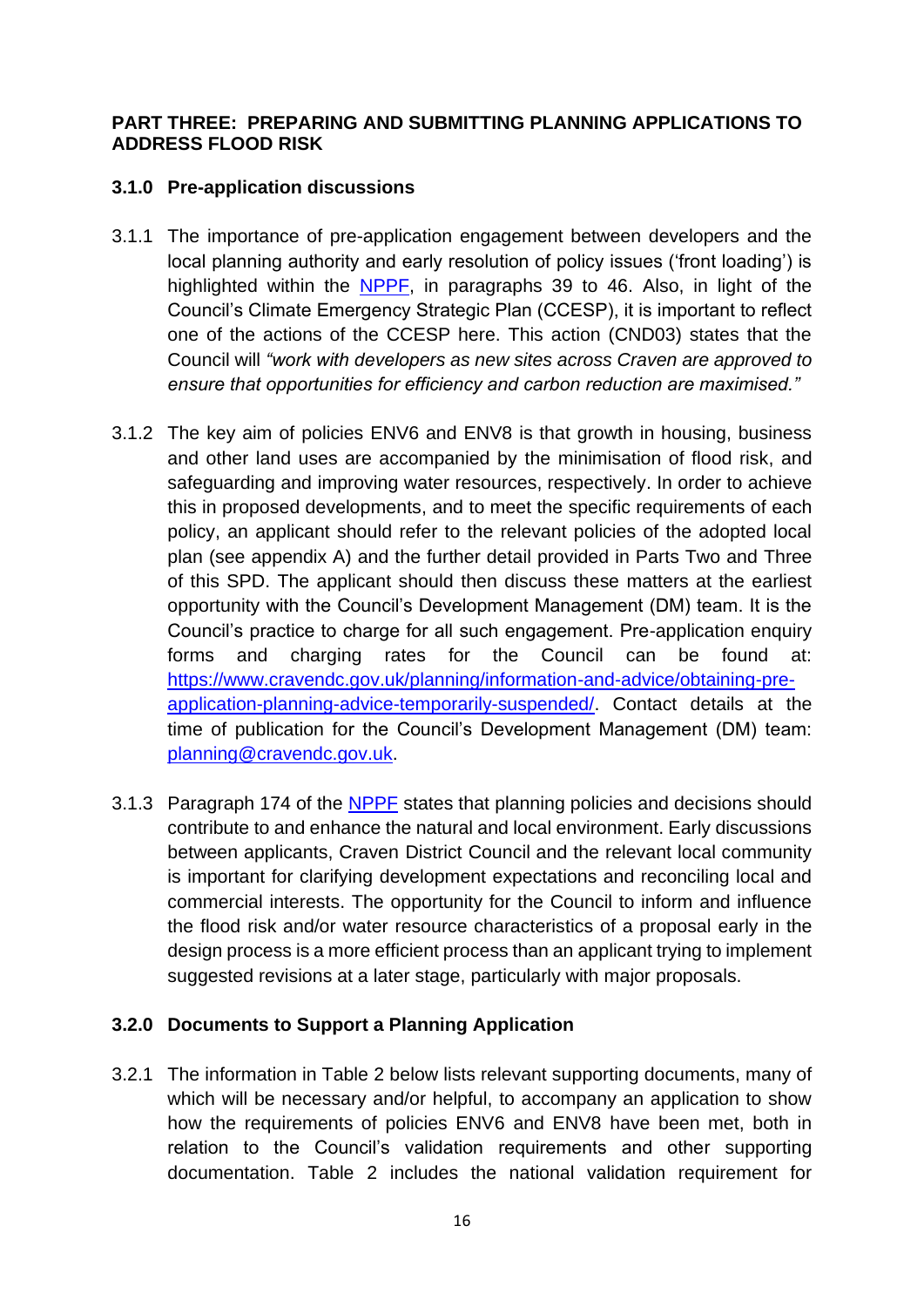architectural drawings to accompany any planning application, hence applicants are strongly encouraged to commission an architect or suitably qualified professional to produce drawings that fully consider the design of any development proposal. Applicants may also need to provide other supporting documents not listed in the table below (such as a [Planning Statement\)](https://www.cravendc.gov.uk/planning/planning-applications-and-notifications/national-and-local-planning-validation-requirements/local-information-requirements/planning-statement/) depending on the individual circumstances of a proposal.

- 3.2.2 Where the supporting documents, necessary to meet the Council's validation requirements are not required, applicants are encouraged to provide supporting documentation setting out similar information, in order to show how the proposal conforms with relevant adopted local plan policy criteria, including policies ENV6 and ENV8.
- 3.2.3 The local validation requirements referred to in this SPD were published by the Council on 1st September 2020. It should be noted that the Council has a requirement to review local validation lists at least every two years, hence users of this SPD should refer to the most up to date [local validation requirements](https://www.cravendc.gov.uk/planning/planning-applications-and-notifications/national-and-local-planning-validation-requirements/local-information-requirements/) published on the Council's website.

Table 2: Supporting documents which are commonly required to accompany a planning application

| Craven<br>Local                                                 | <b>Supporting</b><br><b>Documents</b>                                                                                                         | <b>Purpose</b>                                                                                                                                                                                                                 | <b>Further Information</b>                                                                                                                                                                                                                     |
|-----------------------------------------------------------------|-----------------------------------------------------------------------------------------------------------------------------------------------|--------------------------------------------------------------------------------------------------------------------------------------------------------------------------------------------------------------------------------|------------------------------------------------------------------------------------------------------------------------------------------------------------------------------------------------------------------------------------------------|
| Plan<br><b>Policy</b>                                           |                                                                                                                                               |                                                                                                                                                                                                                                |                                                                                                                                                                                                                                                |
| SD <sub>1</sub> ,<br>SD <sub>2</sub><br>ENV3,<br>ENV6 &<br>ENV8 | Preliminary<br>drawings, site<br>and location<br>plans.                                                                                       | Pre-application<br>discussions relating<br>to overall design of a<br>proposal.                                                                                                                                                 | Pre-application enquiry forms and charging rates<br>Council<br>the<br>be<br>found<br>for<br>can<br>at:<br>https://www.cravendc.gov.uk/planning/information-<br>and-advice/obtaining-pre-application-planning-<br>advice-temporarily-suspended/ |
| ENV3,<br>ENV6 &<br>ENV8                                         | Architectural<br>drawings are a<br>national<br>validation<br>requirement and<br>are necessary to<br>accompany the<br>planning<br>application. | To set out the scale,<br>design and layout of<br>a proposal.                                                                                                                                                                   | CDC website:<br>https://www.cravendc.gov.uk/planning/planning-<br>applications-and-notifications/national-and-local-<br>planning-validation-requirements/statutory-<br>national-information-requirements/                                      |
| ENV6 &<br>ENV8                                                  | Environmental<br>Impact<br>Assessment<br>(EIA) is a<br>national<br>validation<br>requirement and<br>may be<br>necessary to<br>accompany a     | To analyse the<br>impact of the<br>proposal on the<br>environment and put<br>forward mitigation<br>effects. The EIA can<br>include information<br>relating to<br>preliminary site<br>investigations to<br>ensure protection of | CDC website:<br><b>Environmental Impact Assessment</b>                                                                                                                                                                                         |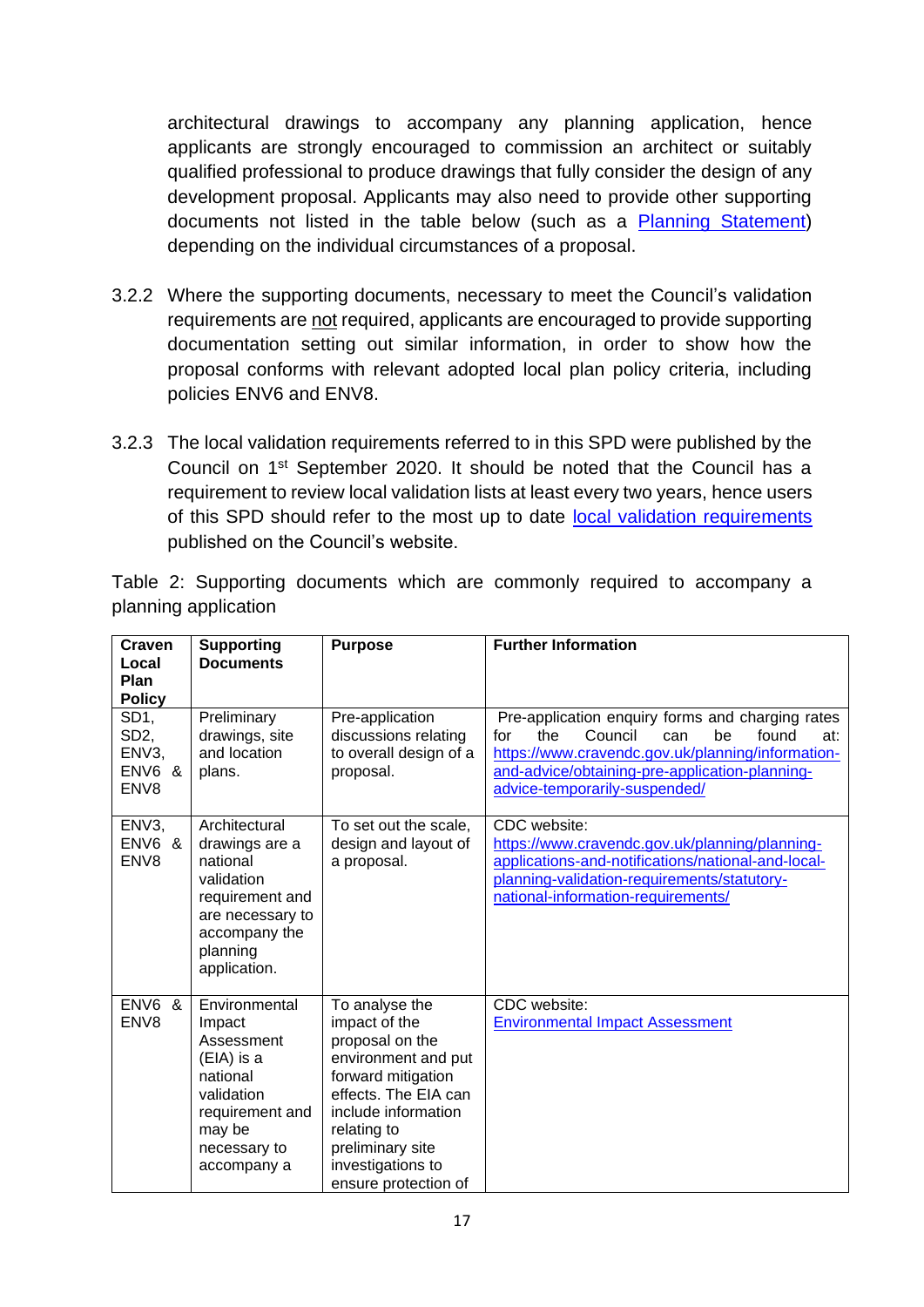|                            | planning<br>application.                                                                                                                                                                                    | surface water and<br>ground water from<br>pollution (see<br>paragraphs 2.7.0<br>and 2.8.1).                                                                                                                                                                                                    |                                                                                                                                                                                                                                                                 |
|----------------------------|-------------------------------------------------------------------------------------------------------------------------------------------------------------------------------------------------------------|------------------------------------------------------------------------------------------------------------------------------------------------------------------------------------------------------------------------------------------------------------------------------------------------|-----------------------------------------------------------------------------------------------------------------------------------------------------------------------------------------------------------------------------------------------------------------|
| ENV8                       | A Foul Drainage<br>Assessment<br>form is on the<br>Council's local<br>validation list<br>and may be<br>necessary to<br>accompany the<br>planning<br>application.                                            | A completed Foul<br>Drainage<br>Assessment form is<br>required when new<br>or replacement non-<br>mains drainage is<br>proposed.                                                                                                                                                               | CDC website:<br>https://www.cravendc.gov.uk/planning/planning-<br>applications-and-notifications/national-and-local-<br>planning-validation-requirements/local-<br>information-requirements/non-mains-drainage-<br>assessment/                                  |
| ENV8                       | A Non-mains<br>drainage and<br>water supply<br>assessment<br>form is on the<br>Council's local<br>validation list<br>and may be<br>necessary to<br>accompany the<br>planning<br>application.                | A completed Non-<br>mains drainage and<br>water supply<br>assessment form is<br>required for any<br>proposal where<br>property(s) will be<br>served by a private<br>water supply or<br>private distribution<br>system.                                                                         | CDC website:<br>https://www.cravendc.gov.uk/planning/planning-<br>applications-and-notifications/national-and-local-<br>planning-validation-requirements/local-<br>information-requirements/private-water-supply-<br>assessment/                                |
| ENV <sub>6</sub>           | A Flood Risk<br>Assessment /<br>Matrix is on the<br>Council's local<br>validation list<br>and may be<br>necessary to<br>accompany the<br>planning<br>application.                                           | To identify and<br>assess the risks of<br>all forms of flooding<br>to and from the<br>proposed<br>development,<br>including details of<br>the sequential test<br>(see section 3.11.0<br>below) if required.<br>For site specific<br>flood risk<br>assessments, see<br>section 3.13.0<br>below. | CDC website:<br>https://www.cravendc.gov.uk/planning/planning-<br>applications-and-notifications/national-and-local-<br>planning-validation-requirements/local-<br>information-requirements/flood-risk-assessment-<br>matrix/                                   |
| ENV <sub>6</sub> ,<br>INF4 | Surface Water<br>Drainage<br>Scheme,<br>Sustainable<br>urban Drainages<br>(SuDS) is on the<br>Council's local<br>validation list<br>and may be<br>necessary to<br>accompany the<br>planning<br>application. | To demonstrate that<br>the proposed site<br>can be sustainably<br>drained, at the<br>earliest opportunity.<br>Where a<br>development<br>proposes to<br>discharge surface<br>water into a public<br>sewer, applicants<br>are required to<br>demonstrate why<br>alternative options              | CDC website:<br>https://www.cravendc.gov.uk/planning/planning-<br>applications-and-notifications/national-and-local-<br>planning-validation-requirements/local-<br>information-requirements/surface-water-drainage-<br>scheme-sustainable-urban-drainages-suds/ |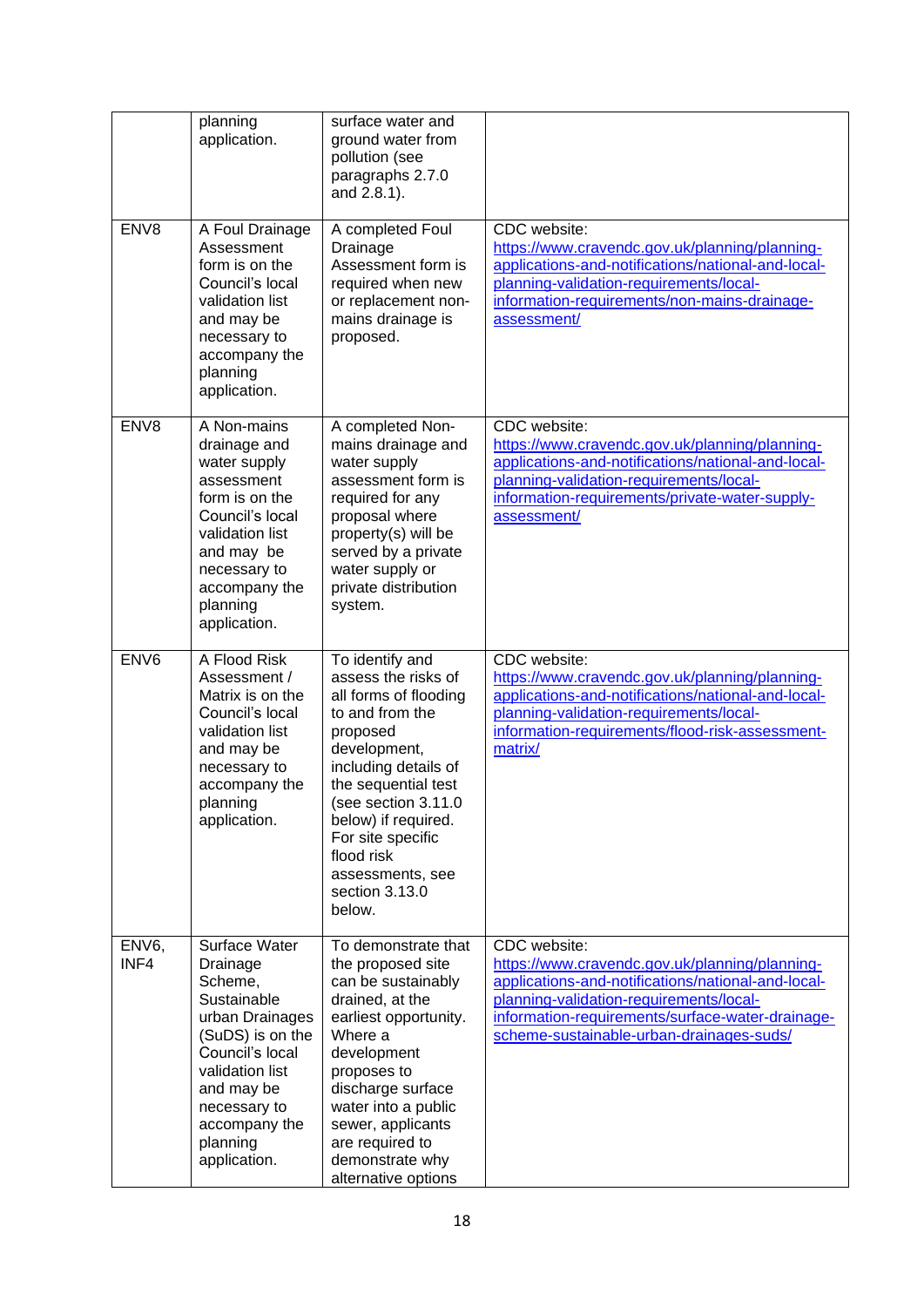|                                                                                                       |                                                                                                                                                                               | are not available<br>(see paragraph<br>$2.5.1$ ).                                                                                                                                                                                                                                                                                                                   |                                                                                                                                                                                                                                                                                              |
|-------------------------------------------------------------------------------------------------------|-------------------------------------------------------------------------------------------------------------------------------------------------------------------------------|---------------------------------------------------------------------------------------------------------------------------------------------------------------------------------------------------------------------------------------------------------------------------------------------------------------------------------------------------------------------|----------------------------------------------------------------------------------------------------------------------------------------------------------------------------------------------------------------------------------------------------------------------------------------------|
| ENV <sub>3</sub><br>$(s)$ & $(t)$ ,<br>ENV4,<br>ENV <sub>5</sub> ,<br>ENV <sub>6</sub><br>and<br>ENV8 | Sustainable<br>Design and<br>Construction<br>Statement is on<br>the Council's<br>local validation<br>list and is<br>necessary to<br>accompany the<br>planning<br>application. | To explain how a<br>proposal's design<br>and construction will<br>contribute towards<br>the achievement of<br>sustainable<br>development and, in<br>particular, to the<br>mitigation of and<br>adaptation to climate<br>change, in line with<br>relevant policies of<br>the Craven Local<br>Plan and the<br>National Planning<br><b>Policy Framework</b><br>(NPPF). | Appendix B of the Good Design SPD and CDC<br>website:<br>https://www.cravendc.gov.uk/planning/planning-<br>applications-and-notifications/national-and-local-<br>planning-validation-requirements/local-<br>information-requirements/sustainable-design-and-<br>construction-statement-sdcs/ |

### **3.3.0 Stepped Approach to Sequential & Exception Testing: Introduction**

- 3.3.1 The following paragraphs set out a stepped approach to fulfilling the requirements of the sequential and exception tests (Policy ENV6 a), taking into account the local circumstances in Craven (see also paragraph 2.1.1 of Part Two).
- *3.3.2* Applicants are recommended to follow the stepped approach below when preparing planning applications for development in the Craven Local Plan area. Applicants should also take account of the relevant parts of the guidance provided in the PPG's section on Flood Risk and Coastal Change at: <https://www.gov.uk/guidance/flood-risk-and-coastal-change>*.*

#### **3.4.0 Step 1 – Identifying the flood risk**

- 3.4.1 Flood risk is a combination of the probability and the potential consequences of flooding from all sources – including from rivers and the sea, directly from rainfall on the ground surface and rising groundwater, overwhelmed sewers and drainage systems, and from reservoirs, canals and lakes and other artificial sources. The first stage is to identify the level of flood risk relevant to the proposed development. The main data on flood risk in Craven is found in:
	- (a) The Environment Agency's Flood Mapping (EAFM); and
	- (b) Craven District Council's Level 1 Strategic Flood Risk Assessment (SFRA).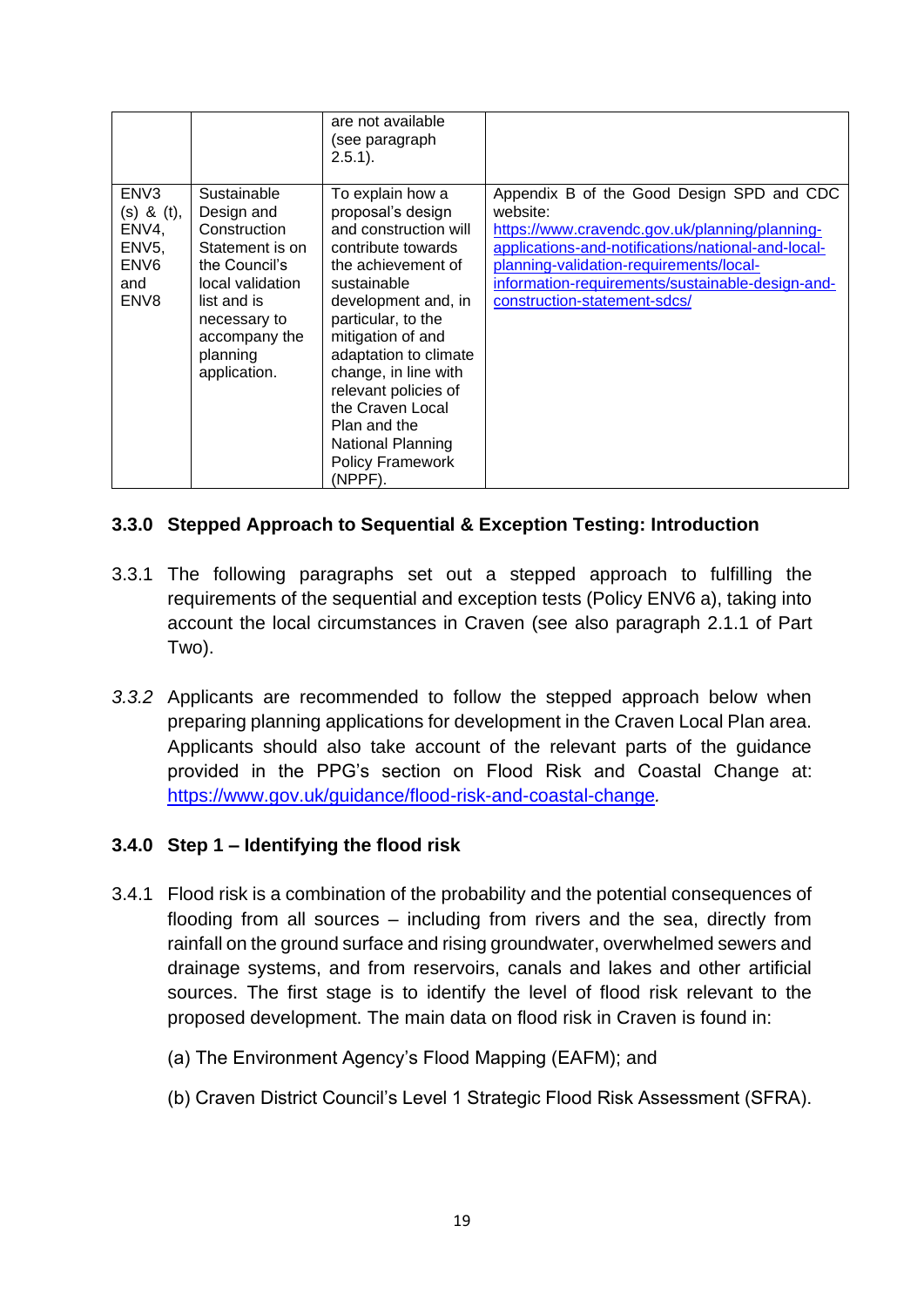- 3.4.2 Craven District Council's SFRA was completed in 2017 as part of the preparation for the adopted Craven Local Plan, and the SFRA assessed the risk across the local plan area from all flooding sources.
- 3.4.3 (a) [Environment Agency \(EA\) Flood Maps:](https://flood-map-for-planning.service.gov.uk/) Applicants for all development types should access the interactive EA Fluvial Flood Map on the EA website to identify which fluvial flood zone their site lies within: [https://flood-map-for](https://flood-map-for-planning.service.gov.uk/)[planning.service.gov.uk/.](https://flood-map-for-planning.service.gov.uk/) The four categories of fluvial flood risk used in the UK are set out at [https://www.gov.uk/guidance/flood-risk-and-coastal](https://www.gov.uk/guidance/flood-risk-and-coastal-change#flood-zone-and-flood-risk-tables)[change#flood-zone-and-flood-risk-tables](https://www.gov.uk/guidance/flood-risk-and-coastal-change#flood-zone-and-flood-risk-tables)*.* The EA flood map depicts:
	- Flood Zone 3 (a) and (b) (high probability) in dark blue;
	- Flood Zone 2 (medium probability) in light blue; and
	- Flood Zone 1 (low probability) having no colour.

The EA also produces mapping showing flood risk from surface water at: [https://www.gov.uk/government/publications/flood-risk-maps-for-surface](https://www.gov.uk/government/publications/flood-risk-maps-for-surface-water-how-to-use-the-map)[water-how-to-use-the-map](https://www.gov.uk/government/publications/flood-risk-maps-for-surface-water-how-to-use-the-map)*,* and provides information on flood risk from groundwater at: [https://www.gov.uk/government/collections/groundwater](https://www.gov.uk/government/collections/groundwater-current-status-and-flood-risk#groundwater-situation-reports)[current-status-and-flood-risk#groundwater-situation-reports](https://www.gov.uk/government/collections/groundwater-current-status-and-flood-risk#groundwater-situation-reports)*.*

3.4.4 (b) [Craven's Strategic Flood Risk Assessment \(SFRA\):](https://www.cravendc.gov.uk/planning/spatial-planning/evidence-and-monitoring/strategic-flood-risk-assessment-sfra/) The Council's Level 1 SFRA should be reviewed to identify more detailed and locally specific flood risk information relating to a site. This includes information showing the extent of Functional Floodplain (Flood Zone 3b) and areas at risk from other sources of flooding, such as surface water, reservoirs, canals, and sewers/drains (which create critical drainage areas). The SFRA also contains other relevant information including historic flooding incidents (from various sources), flood warning areas, and local geology and topography.

### **3.5.0 Step 2 - Is a flood risk sequential test required?**

- 3.5.1 Once the level of flood risk has been identified, including which fluvial flood zone the proposed development site lies within, the next step is to identify if it is necessary to apply the flood risk sequential test. The flood risk sequential test is not necessary for all development proposals in the Craven Local Plan area. For fluvial flood risk (watercourses and rivers), the sequential test is generally not necessary where the proposal is:
	- On land in Flood Zone 1:
	- For residential development on land allocated for housing in the Craven Local Plan;
	- For employment development on land allocated for employment in the Craven Local Plan;
	- For minor development set out in paragraph 164 of the [NPPF;](https://www.gov.uk/government/publications/national-planning-policy-framework--2)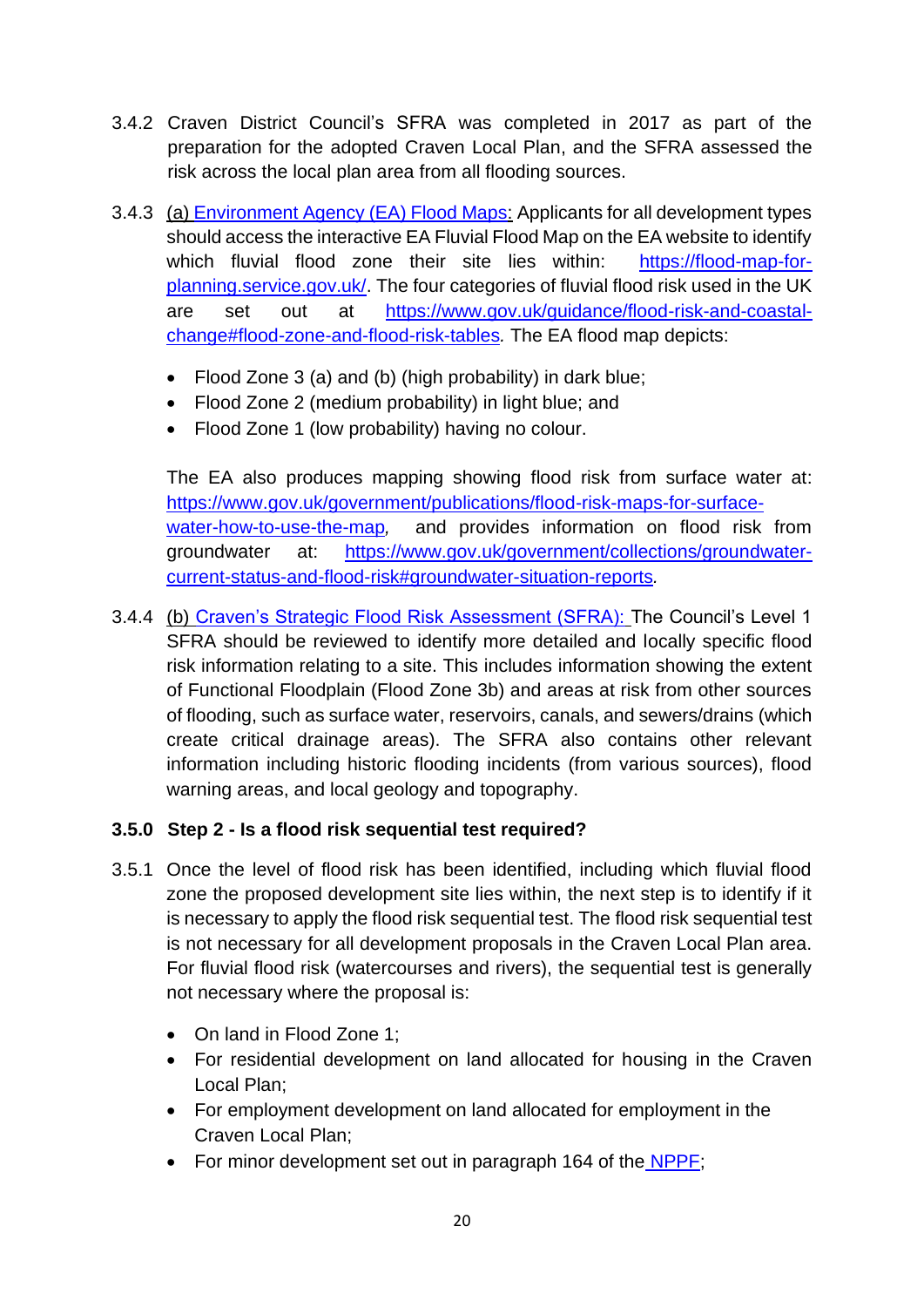• Changes of use.

The applicant is advised to refer to the [PPG](https://www.gov.uk/guidance/flood-risk-and-coastal-change) for some exceptions to the above, in particular paragraphs 3, 19 and 33 in the Flood Risk and Coastal Change section. In addition, where the SFRA or other more recent sources of information indicate there may be flooding issues currently or in the future a sequential test may still be necessary for proposals in Flood Zone 1.

- 3.5.2 A fluvial flood risk sequential test is not appropriate for certain types of development in Flood Risk Zones 3a and 3b. This is because such development should not be permitted in these high flood risk areas and cannot generally be justified by the sequential or exception test. The applicant is advised to refer to the flood risk vulnerability tables in the PPG at: [https://www.gov.uk/guidance/flood-risk-and-coastal-change#Table-2-Flood-](https://www.gov.uk/guidance/flood-risk-and-coastal-change#Table-2-Flood-Risk-Vulnerability-Classification)[Risk-Vulnerability-Classification.](https://www.gov.uk/guidance/flood-risk-and-coastal-change#Table-2-Flood-Risk-Vulnerability-Classification) These tables are also copied in Appendix B of this SPD. For all other developments not identified above, a fluvial flood risk sequential test will be required.
- 3.5.3 For other non-fluvial flood risks, and for land use compatibility issues identified in the flood risk documents given in Step 1 above, applicants should contact the Council's Development Management team to discuss the need for an alternative sequential test and the suitability the intended land use. Contact details at the time of publication for the Council's Development Management (DM) team are: [planning@cravendc.gov.uk.](mailto:planning@cravendc.gov.uk)

#### **3.6.0 Step 3 – The fluvial (rivers and watercourses) flood risk sequential test**

- 3.6.1 The [PPG](https://www.gov.uk/guidance/flood-risk-and-coastal-change) (paragraph 18: flood risk and coastal change) summarises the general approach of sequential testing as designed to ensure that areas at little or no risk of flooding from any source are developed in preference to areas at higher risk. The aim of the sequential test is to keep development out of medium and high flood risk areas (Flood Zones 2 and 3) and other areas affected by other sources of flooding where possible.
- 3.6.2 Paragraph 162 of the [NPPF](https://www.gov.uk/government/publications/national-planning-policy-framework--2) is unequivocal in its intention and states that developments should not be permitted if there are reasonably available sites appropriate for the proposed development in areas with a lower risk of flooding. Therefore, the sequential test compares a proposed development site with other suitable and available development sites to establish which has the lowest flood risk. If the proposed development could take place on a lower flood risk site, permission should not be granted.

#### Sequential test for non-residential development

3.6.3 For non-residential development, due to the variety of different land uses and circumstances that relate these proposals, the council will, following the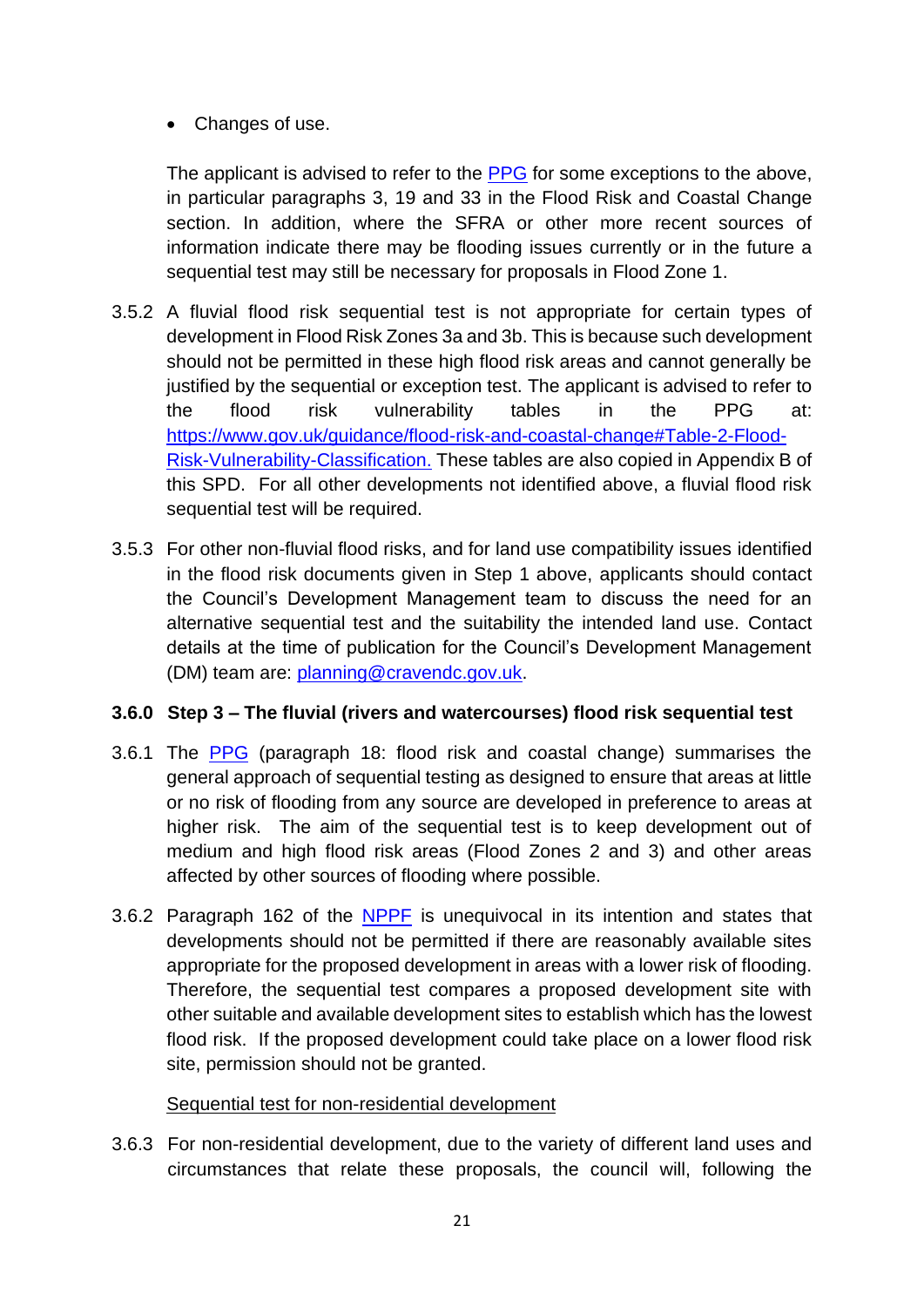guidance in the PPG, apply the sequential test on a case by case basis. Paragraph 033, [Reference ID: 7-033-20140306](https://www.gov.uk/guidance/flood-risk-and-coastal-change) of the PPG provides useful guidance on this matter. The applicant should see also this SPD's guidance on the sequential test for proposals on previously developed land below.

#### Sequential test for residential development

3.6.4 For residential development, it is useful to set out some guiding and generic principles on how the sequential test should be undertaken in the Craven Local Plan area. These principles are set out in Steps 3(a) to 3(d) below, albeit the guidance in the paragraph below on the sequential test for proposals on previously developed land also applies to residential development.

#### Sequential test for proposals on previously developed land

- 3.6.5 The development of previously developed land often supports the regeneration of an area. In such circumstances, it might be impractical to suggest that there are more suitable alternative locations for that development elsewhere. The [PPG](https://www.gov.uk/guidance/flood-risk-and-coastal-change) (para 33 Ref ID: 7-033-20140306) indicates that where this is the case *"a pragmatic approach on the availability of alternatives should be taken."* In addition, the re-use of previously developed land is highly valued in the planning system and has wider sustainability advantages over the development of greenfield land.
- 3.6.6 Therefore, where the council consider that it would be impractical to suggest there are more suitable alternative locations for a proposal on previously developed land, these proposals will be deemed to have passed the sequential test. Of course, these developments, in accordance with Appendix B, may still be required to pass the exception test, as set out in Step 4 below.

#### **3.7.0 Step 3 (a) - The area to apply the sequential test for residential development**

3.7.1 The PPG at paragraph 033 (reference ID: 7-033-20140306) states that:

"*For individual planning applications ………...the area to apply the Sequential Test across will be defined by local circumstances relating to the catchment area for the type of development proposed. For some developments this may be clear, for example, the catchment area for a school. In other cases, it may be identified from other Local Plan policies, such as the need for affordable housing within a town centre, or a specific area identified for regeneration………*"

#### The Craven Local Plan Area

3.7.2 The Craven Local Plan (CLP) was found sound by an independent planning inspector, who accepted that the Craven District is an appropriate housing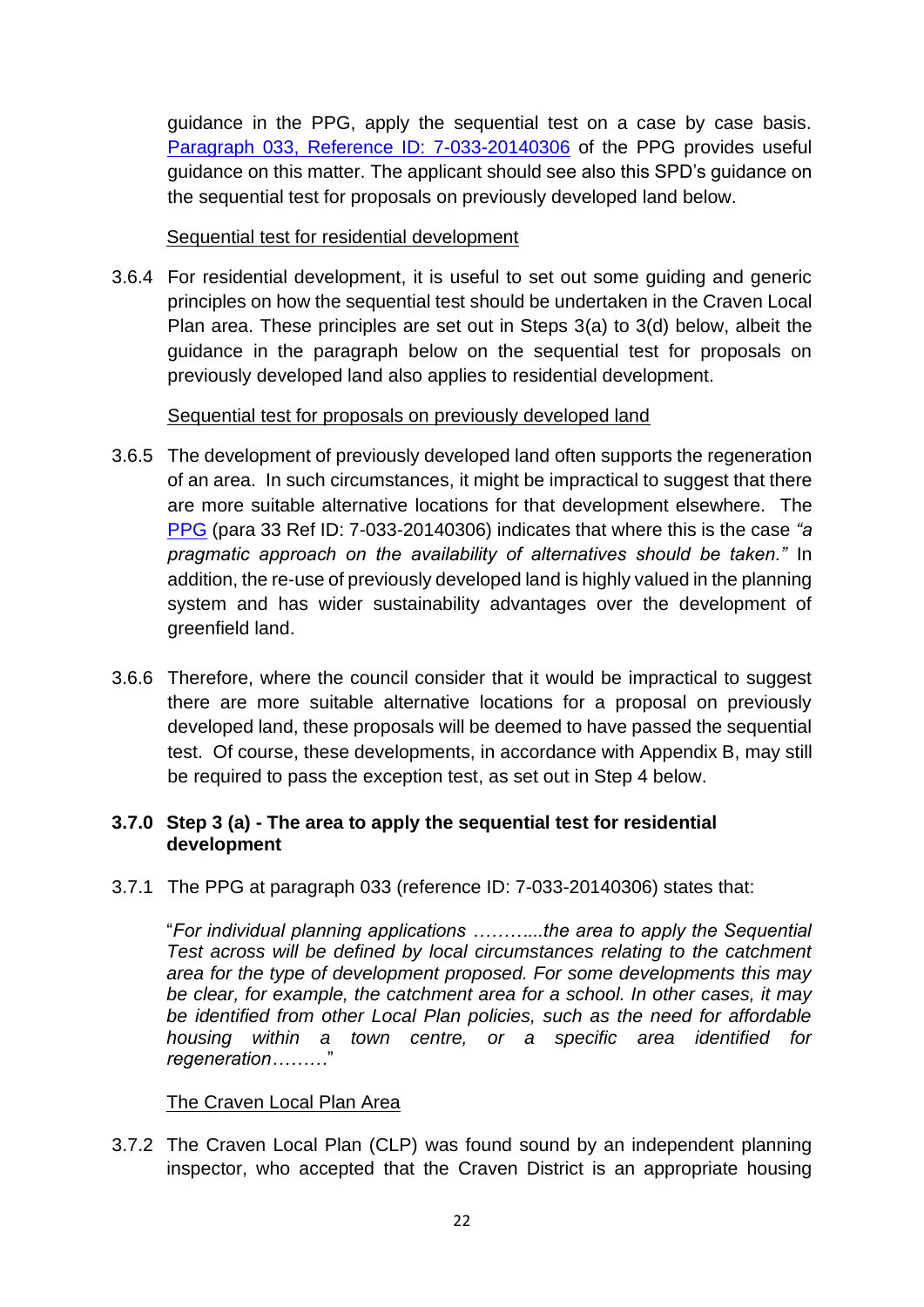market area to plan for new housing development. Housing need has been measured for the whole district and then for the plan area itself (the latter excludes that part of the district lying within the Yorkshire Dales National Park). There has been no assessment of housing need below the plan wide area. All residential development across Craven is providing for this plan wide need. Therefore, apart from the potential exception outlined below, the plan area is the appropriate 'catchment area' to use as the area of search to identify alternative locations to develop housing on land of a lower risk from flooding.

Potential exception to the Craven Local Plan Area in tiers 1 to 4 settlements

- 3.7.3 Policy SP4 of the local plan seeks to ensure that the plan area wide housing need is distributed in a sustainable pattern of growth. Each individual settlement listed in the settlement hierarchy (tiers 1 to 4 settlements on page 59 of the local plan) has been given a housing provision figure to reflect this sustainable pattern of growth.
- 3.7.4 The local plan has sought to allocate land within these settlements so as to allow their housing provision figure to be delivered. However, if these settlement housing figures are not delivered, this threatens the ability of the plan to achieve sustainable development. Therefore, it is the council's view that, for residential proposals within or adjoining the main built up area of the settlement, where that settlement is not likely to deliver its housing numbers within the plan period, the area to apply the sequential test can be confined to within and adjoining the settlement (main built up area) itself. An important, but not conclusive, piece of information in determining whether a settlement is likely to deliver its housing numbers, is the [Council's latest quarterly Settle Growth Monitoring Report](https://www.cravendc.gov.uk/planning/spatial-planning/evidence-and-monitoring/settlement-growth-monitoring/) of housing completions and commitments for each listed settlement.
- 3.7.5 Therefore, the Craven Local Plan area is the appropriate catchment area to be used to apply the sequential test, unless the Council consider that the settlement where the proposal is located is unlikely to deliver its (Policy SP4) housing numbers. In this case, the area to apply the sequential test search for alternative sites can be confined to within and adjoining the main built up area of that settlement.

#### **3.8.0 Step 3 (b) - Identifying reasonably available sites for residential development within the Sequential Test (ST) area**

- 3.8.1 The purpose of this step is to start to identify whether or not there are any alternative development sites within the relevant ST area (usually the plan area) which offer a lower risk of flooding than the site of the development proposed. There is no definition given in the [NPPF](https://www.gov.uk/government/publications/national-planning-policy-framework--2) or [PPG](https://www.gov.uk/guidance/flood-risk-and-coastal-change) on the meaning of 'reasonably available' sites as it relates to the ST on flood risk. The reference made in paragraph 33 of the PPG to adopting a 'pragmatic approach' on the availability of alternative sites provides guidance on an appropriate ST area.
- 3.8.2 However, paragraph 19 in the [PPG's section on 'Housing and Economic Land](https://www.gov.uk/guidance/housing-and-economic-land-availability-assessment)  [Availability Assessment'](https://www.gov.uk/guidance/housing-and-economic-land-availability-assessment) provides useful guidance on housing land availability,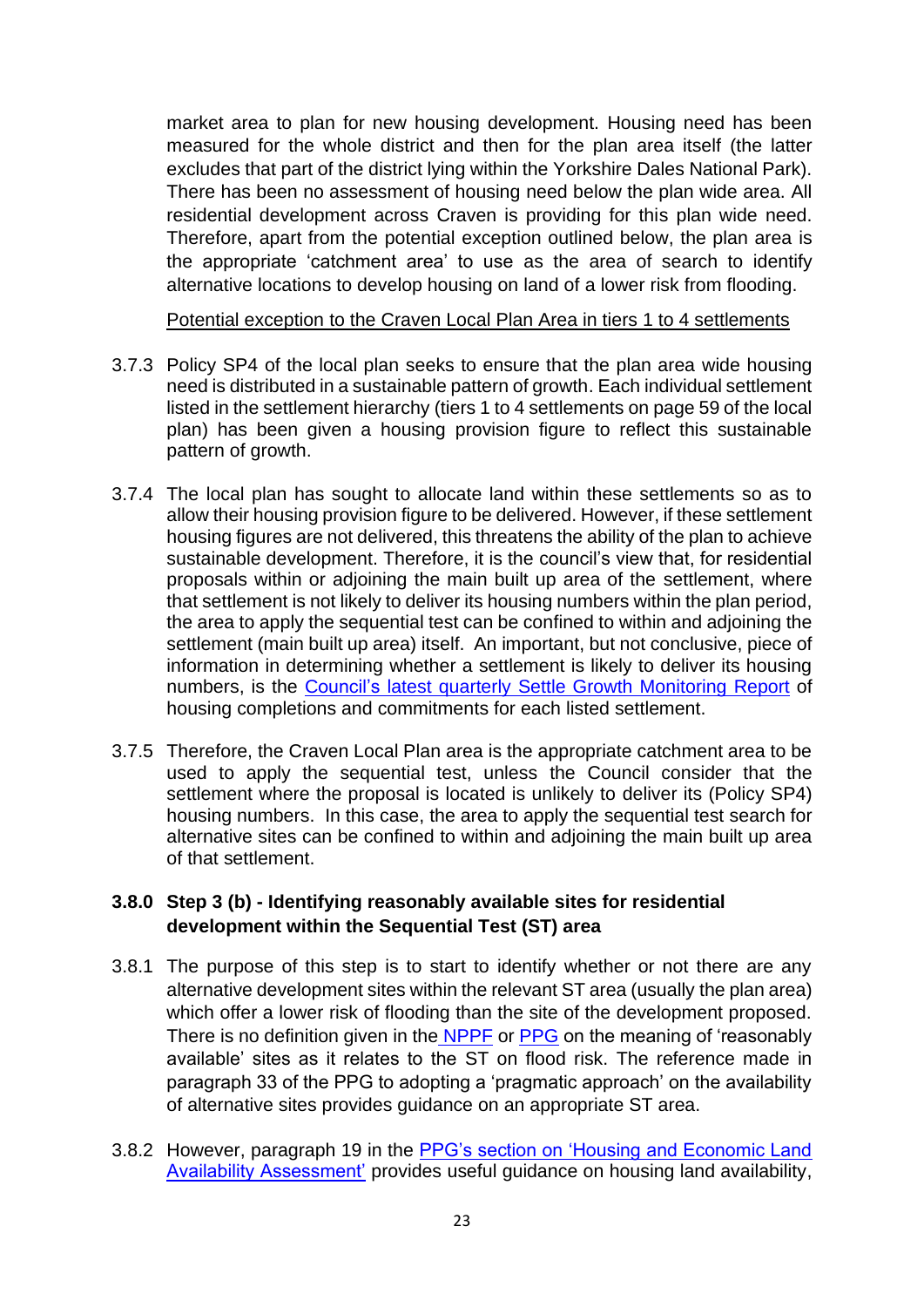stating *"The existence of planning permission can be a good indication of the*  availability of sites." The Council produces a quarterly **Settlement Growth** [Monitoring Report,](https://www.cravendc.gov.uk/planning/spatial-planning/evidence-and-monitoring/settlement-growth-monitoring/) detailing potential housing delivery from sites with planning consent, and sites allocated in the Local Plan that do not yet benefit from planning consent. To produce these reports, the Council must identify all extant planning permissions within the District. This information can be provided to applicants by a request to the Spatial Planning team [\(spatialplanning@cravendc.gov.uk\)](mailto:spatialplanning@cravendc.gov.uk).

- 3.8.3 Paragraph 19 of the [PPG](https://www.gov.uk/guidance/housing-and-economic-land-availability-assessment) also states that where a developer or landowner has expressed an intention to develop land, that land can be considered available. These sites are identified through the production of the Council's Strategic Housing and Employment Land Availability Assessments (SHELAA).
- 3.8.4 The Environment Agency (EA) has published its own guidance on what sites might be 'available' at [https://www.gov.uk/guidance/flood-risk-assessment-the](https://www.gov.uk/guidance/flood-risk-assessment-the-sequential-test-for-applicants)[sequential-test-for-applicants](https://www.gov.uk/guidance/flood-risk-assessment-the-sequential-test-for-applicants)*.* This advises potential applicants to: *"check with your local planning authority whether there are any 'windfall sites' in your search area. Windfall sites are sites that aren't allocated in the local plan and don't have planning permission, but that could be available for development."* Craven District Council agree with this approach put forward by the EA and again, draw attention to its SHELAA which identifies such sites.
- 3.8.5 Hence, using the guidance in the [PPG](https://www.gov.uk/guidance/housing-and-economic-land-availability-assessment) (paragraph 19) applicants are advised to draw up their list of 'reasonably available' sites in the plan area (unless different due to the circumstances stated in paragraph 3.5.6 above), from a review of the following sources:
	- The Craven Local Plan sites allocated for residential development (Policies  $SP5 - SP10$ :
	- Non-allocated sites with planning permission (outline, full and reserved matters approval) for residential development, identified in the Council's most recent [Settlement Growth Monitoring Report;](https://www.cravendc.gov.uk/planning/spatial-planning/evidence-and-monitoring/settlement-growth-monitoring/) and
	- The Council's [SHELAA](https://www.cravendc.gov.uk/planning/spatial-planning/evidence-and-monitoring/strategic-housing-and-economic-land-availability-assessment/) is updated annually and provides details of sites that are considered to be 'suitable, available and achievable' for development.
- 3.8.6 All size of sites should be identified in this step, including those sites smaller than the proposed residential development. These smaller sites may, cumulatively, be able to provide sufficient land for the amount of new homes on the proposed development. The sequential test is about the general availability of land for housing development, and not the availability of land on which a particular applicant can build houses.

#### **3.9.0 Step 3 (c) - Which identified 'reasonably available' sites are appropriate / suitable for the proposed residential development?**

3.9.1 There is no guidance in the PPG on how the wording 'appropriate for the proposed development' should be defined. However, 'appropriate sites' would be those identified as 'suitable, available and achievable' in the SHELAA. It is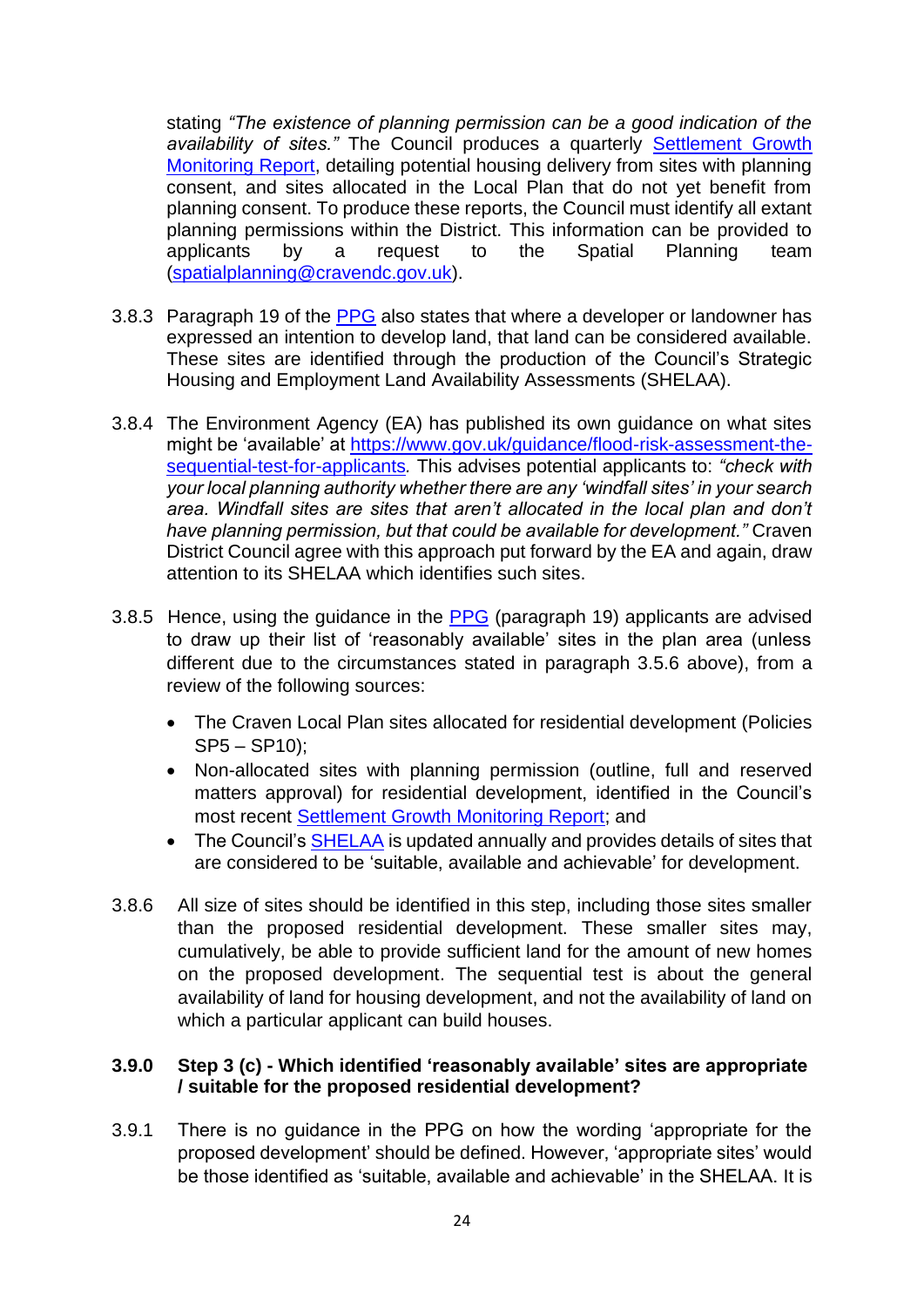the Craven District Council's view that all alternative sites identified in Step 3 (b) be considered appropriate for the proposed development unless:

- The development of the alternative site would be in conflict with the policies of the Craven Local Plan and in particular Policy SP4: Spatial Strategy and Housing Growth; or
- The development of the alternative site is clearly not suitable for the type of housing proposed on the potential application site.

#### **3.10.0 Step 3 (d) - Are there any available and appropriate alternative sites of lower fluvial flood risk than the proposed residential development site?**

3.10.1 The flood risk of any available and appropriate alternative sites identified in Step 3 (c) should now be compared with the flood risk of the proposed application site. The starting point for this comparison will be the Council's [Strategic Flood Risk Assessment](https://www.cravendc.gov.uk/planning/spatial-planning/evidence-and-monitoring/strategic-flood-risk-assessment-sfra/) and the [Environment Agency's most up to](https://flood-map-for-planning.service.gov.uk/)  [date flood risk](https://flood-map-for-planning.service.gov.uk/) mapping (see Step 1 above). The Environment Agency (EA) has published the related information within their guidance note, available at: [https://www.gov.uk/guidance/flood-risk-assessment-the-sequential-test-for](https://www.gov.uk/guidance/flood-risk-assessment-the-sequential-test-for-applicants)[applicants](https://www.gov.uk/guidance/flood-risk-assessment-the-sequential-test-for-applicants) and the relevant information text is as follows:

*"You need to compare the risk of flooding at the site you're proposing to use with the risk of flooding at the alternative sites you've identified. You can use the following resources to compare flood risk:*

- *the [Environment Agency's Flood Map for Planning](https://flood-map-for-planning.service.gov.uk/)*
- *the [Environment Agency's Long Term Flood Risk Information](https://flood-warning-information.service.gov.uk/long-term-flood-risk)*
- *a [strategic flood risk assessment](https://www.gov.uk/guidance/local-planning-authorities-strategic-flood-risk-assessment) if one's been adopted as part of th[e](http://planningguidance.planningportal.gov.uk/blog/guidance/local-plans/local-plans-key-issues/) [local plan](http://planningguidance.planningportal.gov.uk/blog/guidance/local-plans/local-plans-key-issues/) - contact your local authority to check this and to get a copy*
- *existing flood risk assessments on the sites - contact your local planning authority to get these*
- *any other source of flooding information (e.g. surface water management plans from your [lead local flood authority\)](https://www.gov.uk/find-your-local-council)*

*If the sites you're comparing are in the same flood zone and you compare them using the Environment Agency flood map, you'll have to use at least one other method of comparison as well as the flood map to get sufficient detail."*

3.10.2Applicants are recommended to have early discussions with the Council and the EA as to what are the most appropriate flood mapping/assessments to use at that time. Contact details at the time of publication for the Council's Development Management (DM) team are: *[planning@cravendc.gov.uk](mailto:planning@cravendc.gov.uk)* The outcome of the above comparison will be the conclusion on whether there are or are not any alternative sites which are of a lower flood risk than the application site proposal.

### **3.11.0 Step 3 (e) - The applicant's report on the Sequential Test**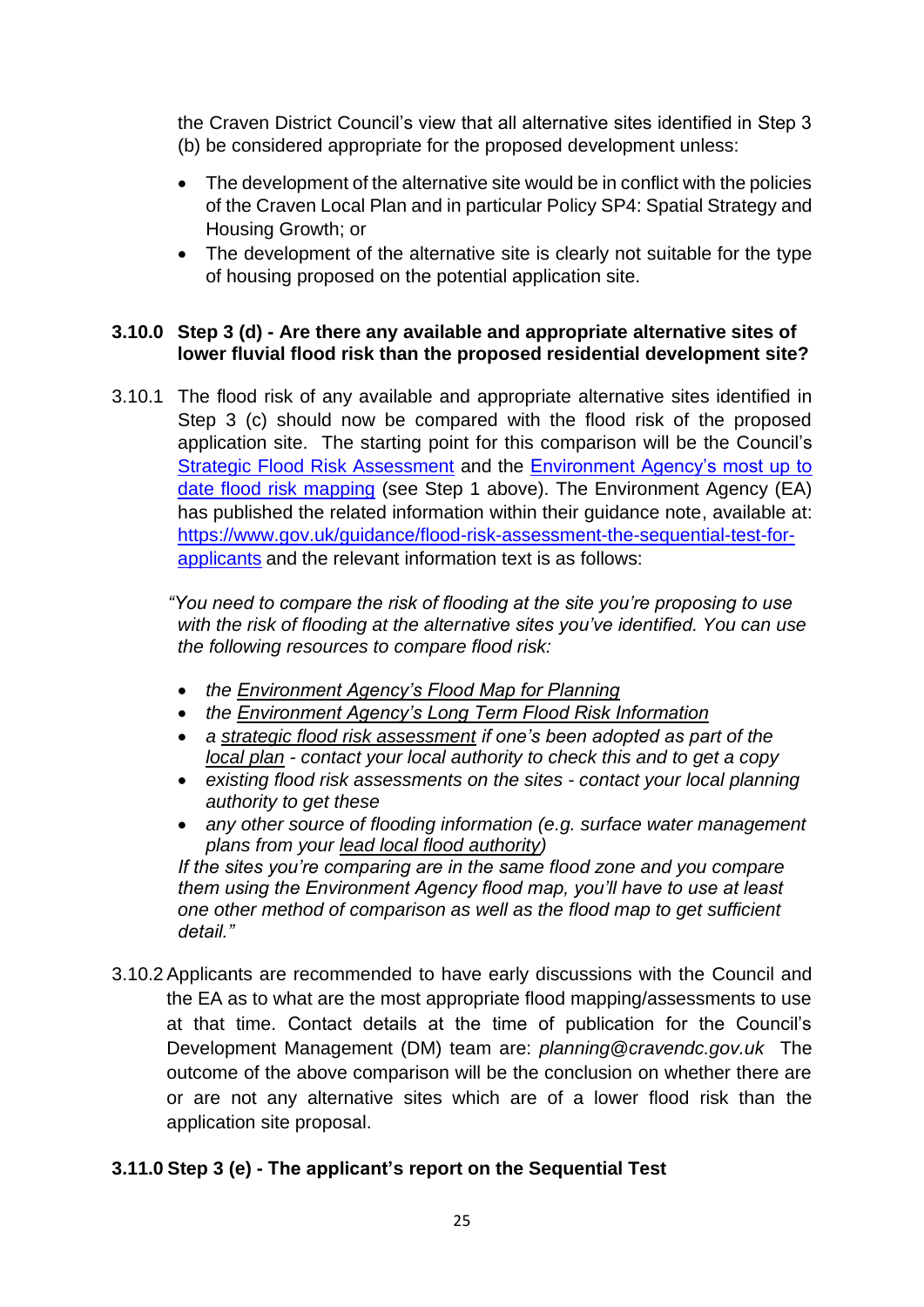- 3.11.1A written report of the applied fluvial flood risk sequential test should be submitted to Craven District Council alongside the relevant planning application. This report should list all the sites identified at Steps 3 (b), (c) and (d) above, give reasons why sites have or have not been taken forward from one step to the other, and set out the flood risk position of each site to compare with the application site. As well as information on flood risk from rivers, details of other sources of flood risk need to be included in the report.
- 3.11.2 The Environment Agency has published guidance about information applicants should provide on these sites. This guidance can be found at: [https://www.gov.uk/guidance/flood-risk-assessment-the-sequential-test-for](https://www.gov.uk/guidance/flood-risk-assessment-the-sequential-test-for-applicants)[applicants](https://www.gov.uk/guidance/flood-risk-assessment-the-sequential-test-for-applicants).
- 3.11.3As stated in this guidance, the Council will need information on the number of dwellings likely to be delivered on each site. For sites with planning permission, the sequential test should use the housing numbers granted approval, unless there are good reasons why not. For local plan allocated sites and SHELAA sites, the sequential test should use the estimated housing yield published by Craven District Council, unless there are good reasons why not. If the site has no planning permission or published housing yield, an appropriate density for that particular site/part of site should be agreed with the Council, in line with the Council's adopted local plan Policy SP3 Housing Mix and Density. The applicant can refer here to Policy SP3: Housing Mix and Density, whose objective is that the mix and density of new housing developments will ensure that land is used in an effective and efficient manner to address local housing needs.
- 3.11.4The [PPG,](https://www.gov.uk/guidance/flood-risk-and-coastal-change) at paragraph 034 (reference ID: 7-034-20140306), states that: *" It is for local planning authorities, taking advice from the Environment Agency as appropriate, to consider the extent to which Sequential Test considerations have been satisfied, taking into account the particular circumstances in any given case."* Hence, it is the role of Craven District Council, as the Local Planning Authority, to review the sequential test and inform applicants if the sequential test has been passed.

#### **3.12.0Step 4 - The need for, and content of, an exception test: all development proposals**

- 3.12.1Paragraph 163 of the [NPPF](https://www.gov.uk/government/publications/national-planning-policy-framework--2) states that *'…..If it is not possible for development to be located in zones with a lower risk of flooding (taking into account wider sustainability development objectives), the exception test may have to be applied…...'*
- 3.12.2Paragraph: 068 Reference ID: 7-068-20140306 of the [PPG](https://www.gov.uk/guidance/flood-risk-and-coastal-change) states that: *"It is advisable to contact the local planning authority to confirm whether the exception test needs to be applied and to ensure the appropriate level of information is provided".*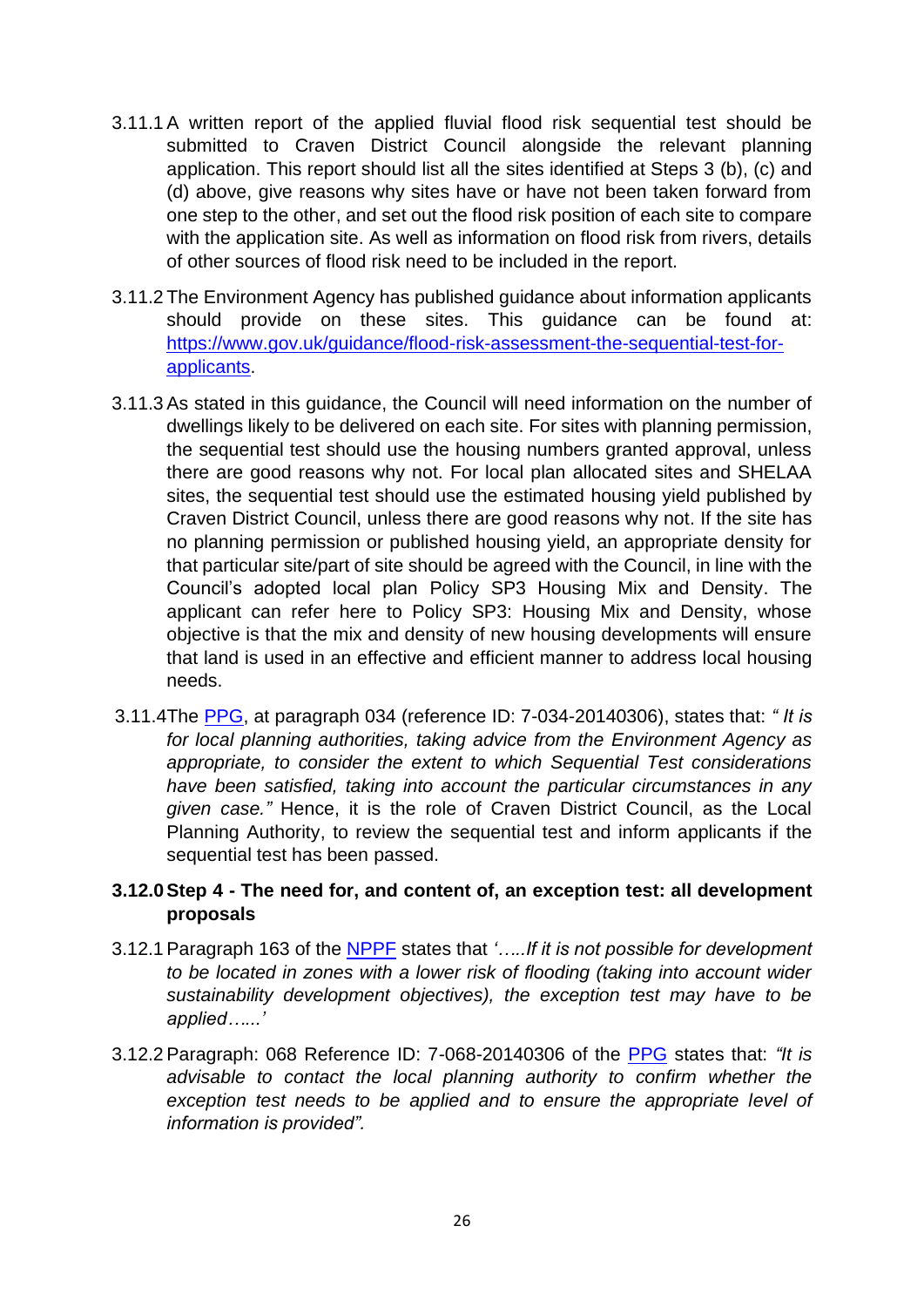- 3.12.3 In response to the PPG above, the following text and table 3, informed by the [PPG](https://www.gov.uk/guidance/flood-risk-and-coastal-change) (036 Reference ID: 7-036-20140306) provides the Council's position on the need for an exception test in connection with residential development.
	- If the Council is satisfied that the sequential test has been passed, and there are no suitable alternative sites (of lower flood risk) on which to build the proposed new homes, then an exception test will be necessary if the proposed residential development is within flood zone 3a and must be passed to allow the proposal to be permitted;
	- If the Council considers the sequential test to have been failed because there are alternative sites (of lower flood risk) on which to build the proposed new dwellings, then an exception test is not necessary as the proposal should not be permitted.

**Table 3: Sequential and Exception test requirements for residential development by flood zone**

| <b>Flood Zone</b> | <b>Sequential Test</b> | <b>Exception Test</b>                                                                          |
|-------------------|------------------------|------------------------------------------------------------------------------------------------|
|                   |                        |                                                                                                |
| Zone 1            | Not required           | Not required                                                                                   |
|                   |                        |                                                                                                |
| Zone 2            | Required*              | Not required                                                                                   |
|                   |                        |                                                                                                |
| Zone $3(a)$       | Required               | Required if sequential test<br>passed. Not required if<br>sequential test has been<br>failed** |
|                   |                        |                                                                                                |
| Zone $3(b)$       | Not required**         | Not required**                                                                                 |

\*Development should not be permitted if appropriate flood zone 1 sites are available. Development may be permitted without the need for the exception test if there are no appropriate flood zone 1 sites available (see steps 3a to 3d above).

\*\*Development should not be permitted.

- 3.12.4As regards other types of development proposals, the need for the exception test will depend on the potential vulnerability of the site in flood risk terms and of the development proposed, in line with the flood risk vulnerability classifications set out in Table 3 of the [PPG](https://www.gov.uk/guidance/flood-risk-and-coastal-change) (See Appendix B of this SPD). The PPG indicates that an applicant should undertake the exception test if the proposed development is termed 'highly vulnerable' and in Flood Zone 2, 'essential infrastructure' in Flood Zone 3a or 3b, and 'more vulnerable' in Flood Zone 3a.
- 3.12.5 As set out in paragraph 164 of the [NPPF](https://www.gov.uk/government/publications/national-planning-policy-framework--2) (2021), the application of the exception test should be informed by the Council's SFRA and the research contained in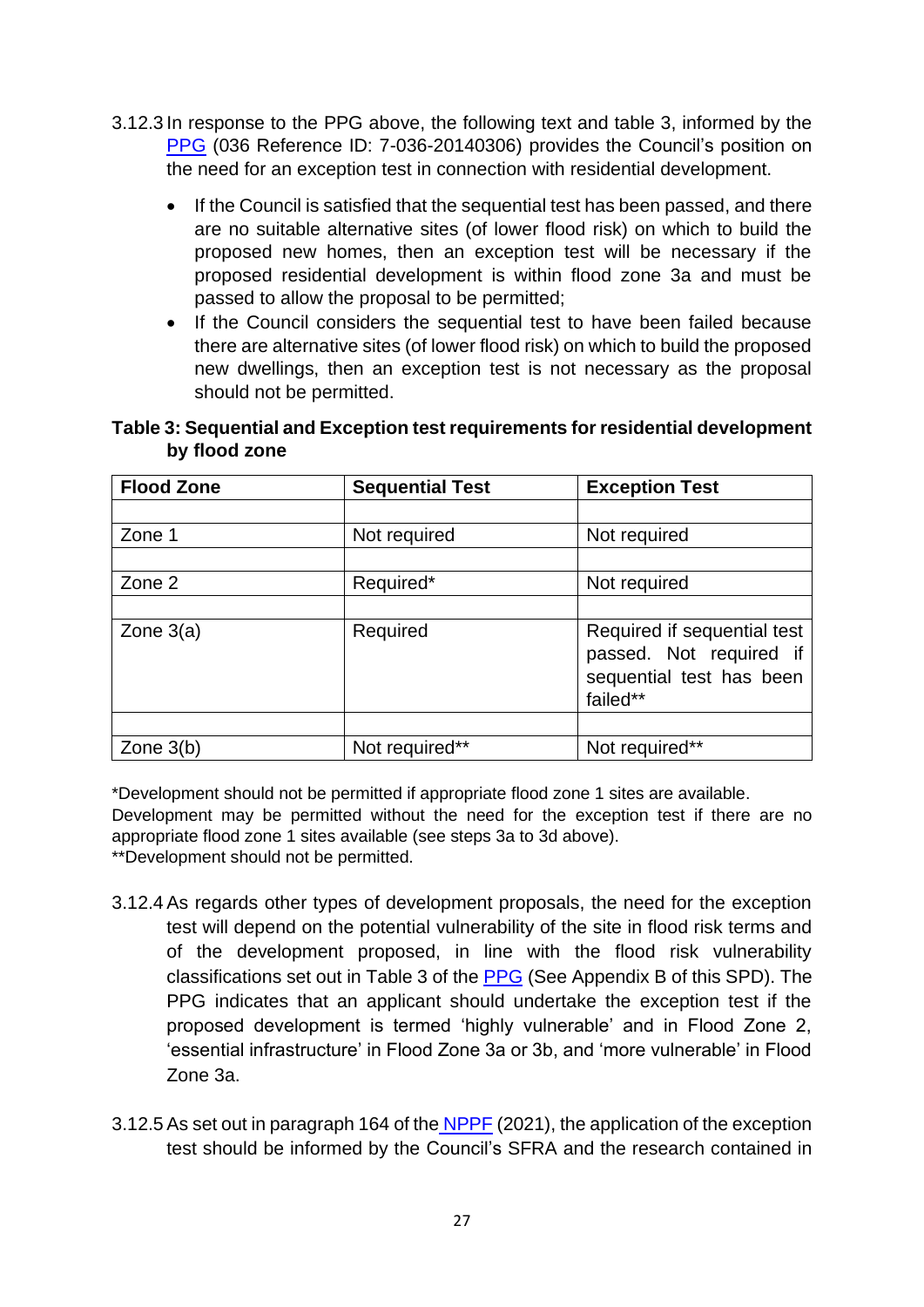a site-specific flood risk assessment (FRA) being prepared for the site. For the exception test to be passed it should be demonstrated that:

- (a) The development would provide wider sustainability benefits to the community that outweigh the flood risk; and
- (b) The development will be safe for its lifetime taking account of the vulnerability of the land use, without increasing flood risk elsewhere, and where possible, reducing flood risk overall.
- 3.12.6Part (a), paragraph 037 (Reference ID: 7-037-20140306) of the [PPG](https://www.gov.uk/guidance/flood-risk-and-coastal-change) recommends that the applicant can use the local authority's sustainability appraisal process to assess the overall sustainability performance of their proposal. Therefore, Craven District Council would expect applicants to demonstrate how their proposals contribute to the objectives of its own sustainability appraisal, produced for the current Craven Local Plan and available on the Council's website at: [https://www.cravendc.gov.uk/planning/spatial-planning/evidence-and](https://www.cravendc.gov.uk/planning/spatial-planning/evidence-and-monitoring/sustainability-and-habitats/)[monitoring/sustainability-and-habitats/.](https://www.cravendc.gov.uk/planning/spatial-planning/evidence-and-monitoring/sustainability-and-habitats/)
- 3.12.7 The information required to satisfy part (b) should be provided in a site specific FRA (see Step 5 below). Paragraphs 23 to 26 and 35 to 42 of the [PPG](https://www.gov.uk/guidance/flood-risk-and-coastal-change) (Flood risk and Coastal Change) provide guidance on the content of exception tests.

#### **3.13.0 Step 5 – Site specific Flood Risk Assessments (FRAs)**

- 3.13.1A site specific flood risk assessment is carried out by (or on behalf of) an applicant to assess the flood risk to and from a proposed development site. The council's local validation requirements, reflecting the PPG, states that a FRA is required to accompany planning applications for proposals where the site falls within:
	- Flood Zone 1 (flooding from watercourses) and the development site has a site area of one hectare or greater, or has critical drainage problems as notified by the Environment Agency; or,
	- Flood Zones 2 and 3 (flooding from watercourses); or,
	- Areas identified as having a moderate or high risk of flooding from surface or ground water; or
	- Non mains drainage schemes.
- 3.13.2 The FRA should demonstrate how flood risk will be managed now and over the proposed development's lifetime, taking climate change into account, and with regard to the vulnerability of the land use. Paragraph 030 of the [PPG](https://www.gov.uk/guidance/flood-risk-and-coastal-change) (Reference ID: 7-030-20140306) states that the objectives of the FRA are to establish: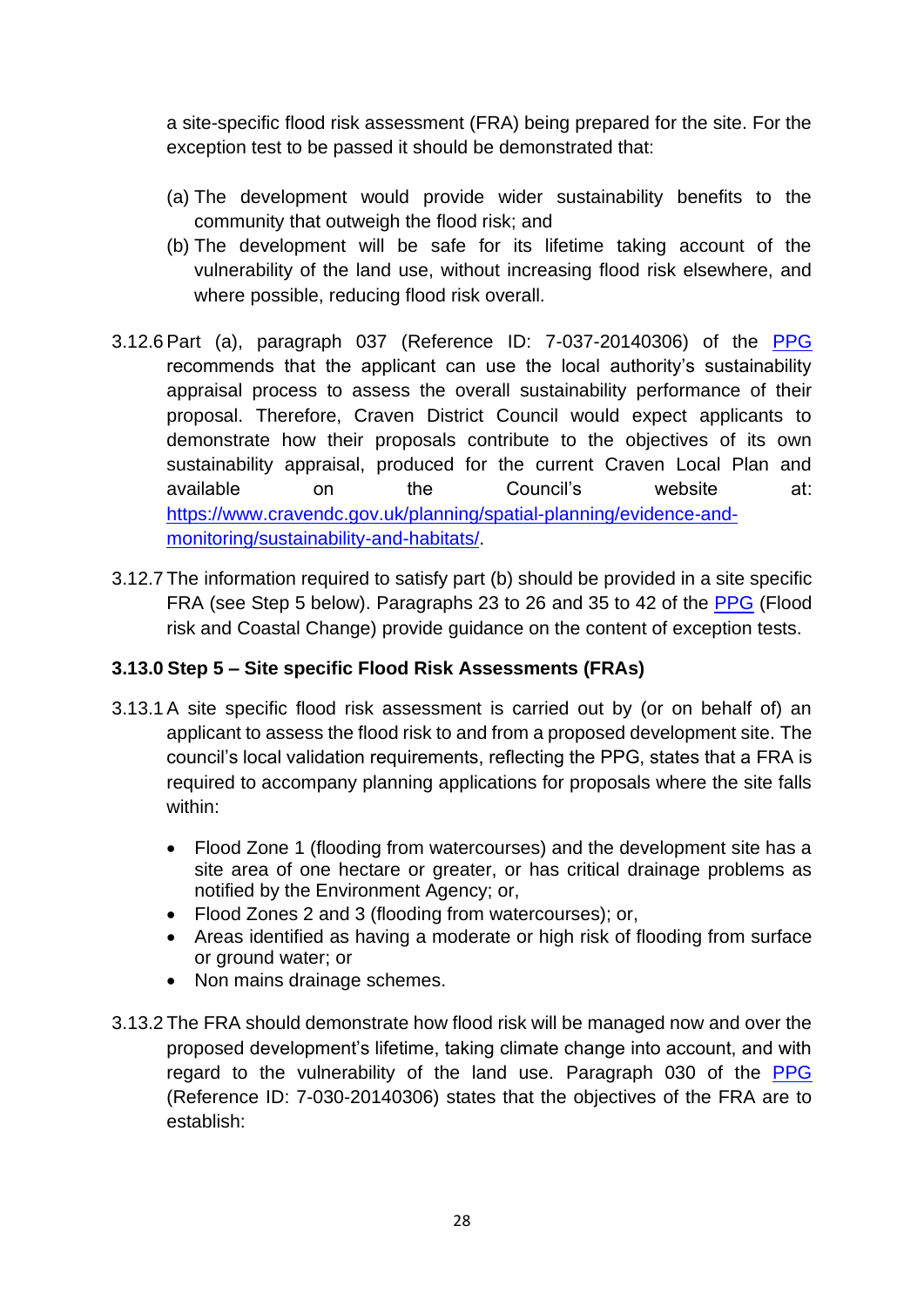- Whether a proposed development is likely to be affected by current or future flooding from any source;
- Whether it will increase flood risk elsewhere;
- Whether the measures proposed to deal with these effects and risks are appropriate;
- The evidence for the planning authority to apply (if necessary) the sequential test; and
- Whether the development will be safe and pass the exception test, if applicable.
- 3.13.3Paragraphs 30 to 32 of the [PPG](https://www.gov.uk/guidance/flood-risk-and-coastal-change) (Flood Risk and Coastal Change) provide guidance on what a FRA should contain and includes reference to a checklist of information required: [https://www.gov.uk/guidance/flood-risk-and-coastal](https://www.gov.uk/guidance/flood-risk-and-coastal-change#Site-Specific-Flood-Risk-Assessment-checklist-section)[change#Site-Specific-Flood-Risk-Assessment-checklist-section](https://www.gov.uk/guidance/flood-risk-and-coastal-change#Site-Specific-Flood-Risk-Assessment-checklist-section)*,* and two important guidance documents provided by the EA: <https://www.gov.uk/guidance/flood-risk-assessment-for-planning-applications>*,* and [https://www.gov.uk/guidance/flood-risk-assessment-for-planning](https://www.gov.uk/guidance/flood-risk-assessment-for-planning-applications#when-to-follow-standing-advice)[applications#when-to-follow-standing-advice](https://www.gov.uk/guidance/flood-risk-assessment-for-planning-applications#when-to-follow-standing-advice)*.* Craven's Development Management team can assist in agreeing the scope of the flood risk assessment with the applicant, using the Environment Agency's standing advice on flood risk [\(https://www.gov.uk/guidance/flood-risk-assessment](https://www.gov.uk/guidance/flood-risk-assessment-standing-advice)[standing-advice\)](https://www.gov.uk/guidance/flood-risk-assessment-standing-advice). This process should involve consultation with the Environment Agency and North Yorkshire County Council, as the lead local flood authority.
- 3.13.4 Site-specific flood risk assessments should always be proportionate to the degree of flood risk and make optimum use of information already available, including information in the [Strategic Flood Risk Assessment](https://www.cravendc.gov.uk/planning/spatial-planning/evidence-and-monitoring/strategic-flood-risk-assessment-sfra/) for the Craven local plan area, and the [interactive flood risk maps](https://flood-map-for-planning.service.gov.uk/) available on the Environment Agency's website. Hence, appropriate analysis of the SFRA and the relevant interactive flood risk maps of the EA can provide a sound basis for a sitespecific flood risk assessment.

#### **3.14.0 Outline, Reserved Matters and Planning Conditions**

- 3.14.1 The Council may wish to encourage details relating to flood risk and water resources on or near a development site to be agreed as part of the initial permission, so that important elements are not deferred for later consideration. It can also be important to ensure that applications to discharge conditions or amend approved schemes do not undermine development quality.
- 3.14.2 Applications for outline planning permission should seek to establish whether the scale and nature of a proposed development would be acceptable before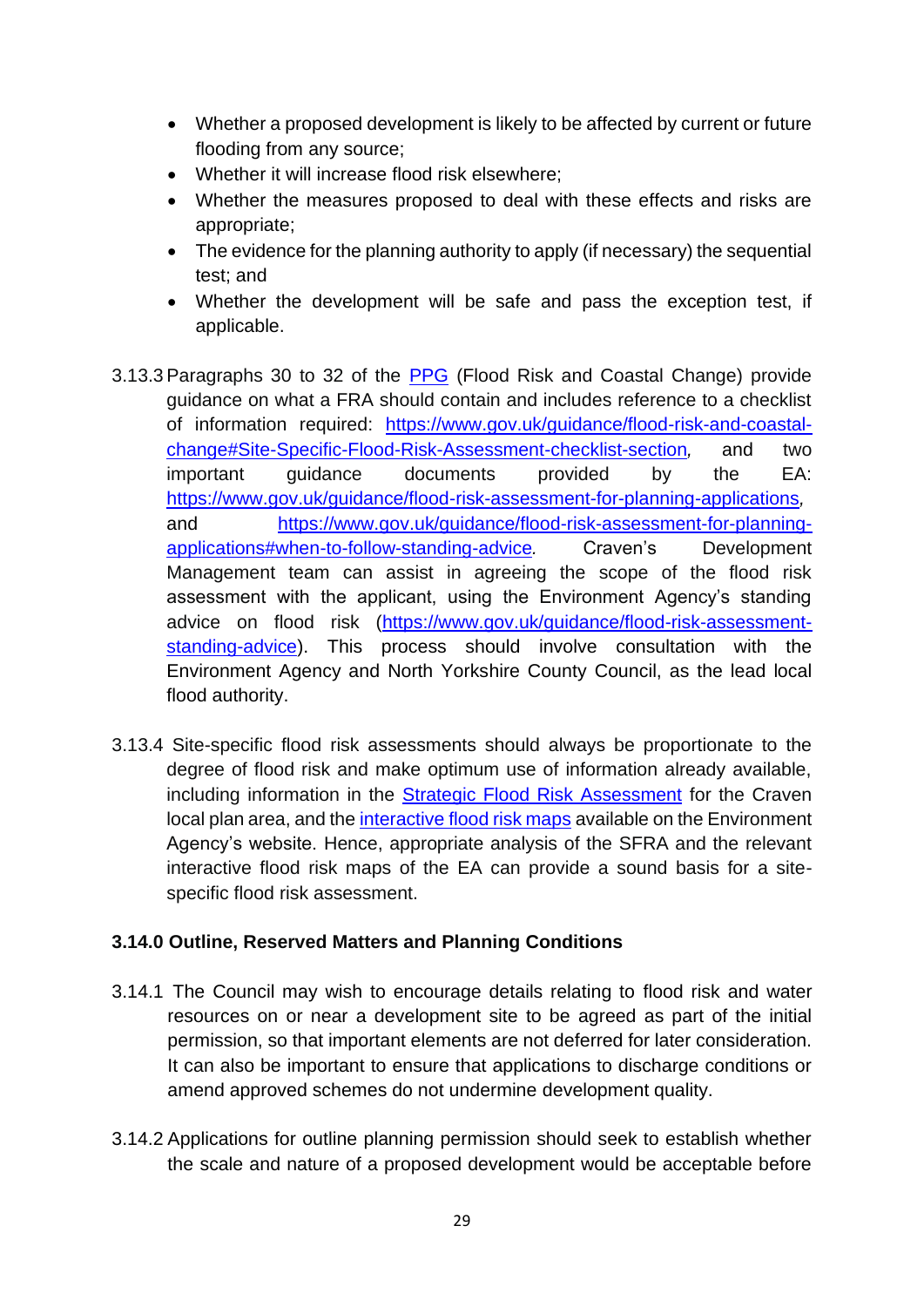fully detailed proposals are put forward. Flood risk assessment and water resource safeguarding can be considered at this stage in order to assist community engagement, inform a design and access statement (where required), and provide a framework for the preparation and submission of reserved matters proposals.

3.14.3 [Pre-application advice](https://www.cravendc.gov.uk/planning/information-and-advice/obtaining-pre-application-planning-advice-temporarily-suspended/) can be used as a stage for applicants and the Council to discuss the use of planning conditions in relation to meeting the requirements of policy ENV6 & ENV8, in terms of flood risk and water resources and quality. For example, if necessary, the requirement for mitigation measures to reduce the risk of proposed development from pollution and deterioration of water resources, as required by criterion (c) of policy ENV8, may be a condition attached to a planning permission. Hence there is an opportunity for prospective applicants and the Council to discuss the intended approach to a site and how flood risk and water quality policies and guidance need to be applied.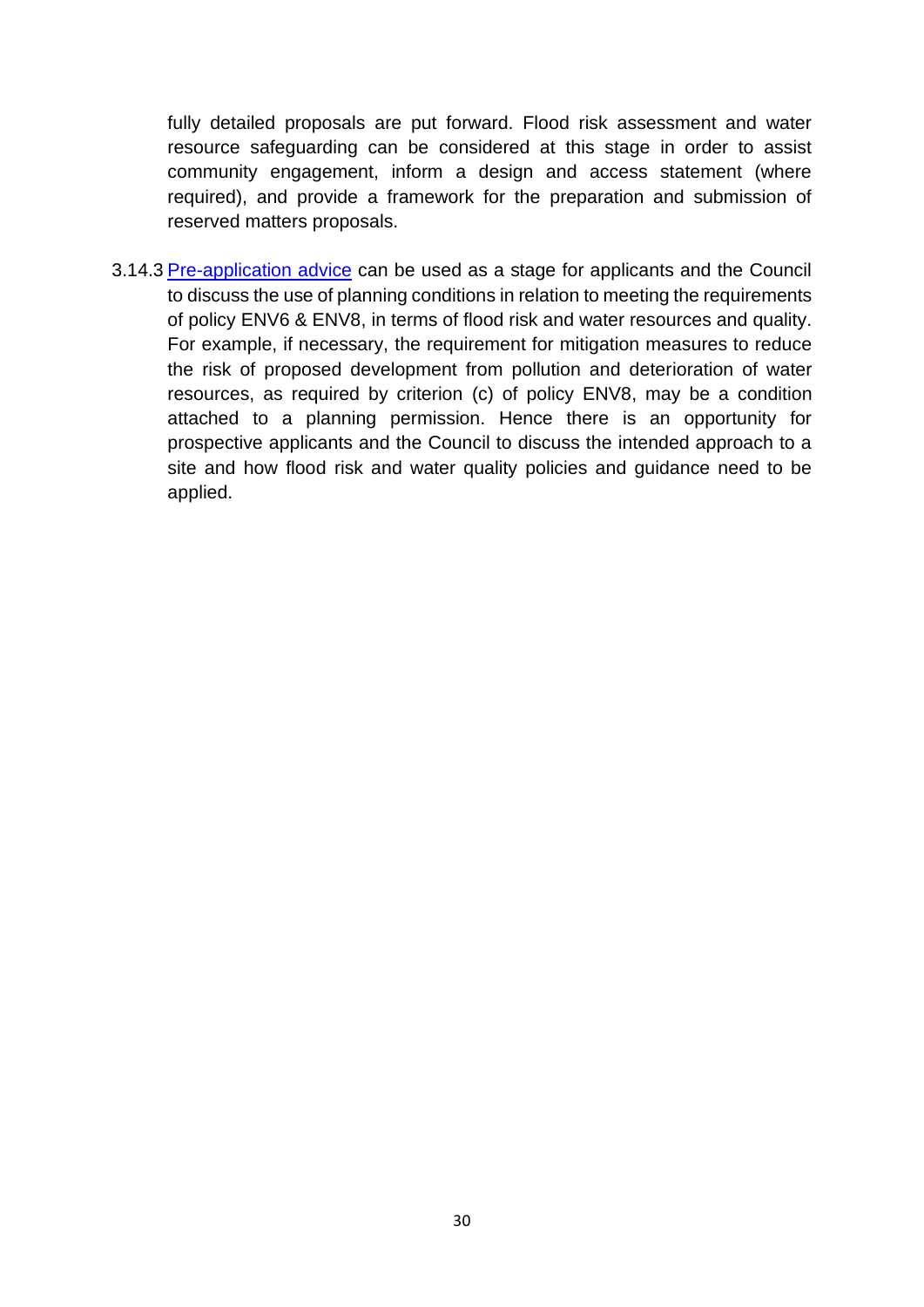# **Appendix A**

#### **Policy ENV6: Flood Risk**

*Growth in Craven will help to avoid and alleviate flood risk in the following ways:* 

- *a) Development will take place in areas of low flood risk wherever possible and always in areas with the lowest acceptable flood risk, by taking into account the development's vulnerability to flooding and by applying any necessary sequential and exception test;*
- *b) Development will safeguard waterways and benefit the local environment (aesthetically and ecologically) by incorporating sustainable drainage systems (SuDS); where the use of SuDS is not possible, feasible or appropriate other means of flood prevention and water management should be used. All surface water drainage systems (SuDS or other) should be economically maintained for the lifetime of the development;*
- *c) Development will maintain adequate and easy access to watercourses and flood defences, so that they may be managed and maintained by the relevant authority;*
- *d) Development will avoid areas with the potential to increase flood resilience, and seek to enhance as far as possible the natural capacity of soils, vegetation, river floodplains, wetland and upland habitats to reduce flood risk;*
- *e) Development will minimise the risk of surface water flooding by ensuring adequate provision for foul and surface water disposal in advance of occupation (as per standards set out by the Environment Agency and subsequent updates to the standards, see Appendix C). Surface water should be managed at the source and not transferred, and every option should be investigated before discharging surface water into a public sewerage network;*
- *f) Development will maximise opportunities to help reduce the causes and impacts of flooding by ensuring adequate sufficient attenuation and long term storage is provided to accommodate storm water on site without risk to people or property and without overflowing into a watercourse (as per standards set out by the Environment Agency and subsequent updates to the standards, see Appendix C).*

*In all of the above, it will be important to refer to the latest and best flood risk information from Craven's strategic flood risk assessment and any relevant site-specific flood risk assessment, plus advice from the Environment Agency and the contents of the NPPF.*

#### **POLICY ENV8: Water Resources, Water Quality and Groundwater**

*Growth in Craven will help to safeguard and improve water resources in the following ways:* 

#### *Water Resources*

*a) Development will be served by adequate sewerage and waste water treatment infrastructure, which matches the type, scale, location and phasing of the development, and which safeguards surface and ground water resources;*

*b) Development will maximise opportunities for the incorporation of water conservation into its design, including the collection and re-use of water on site;*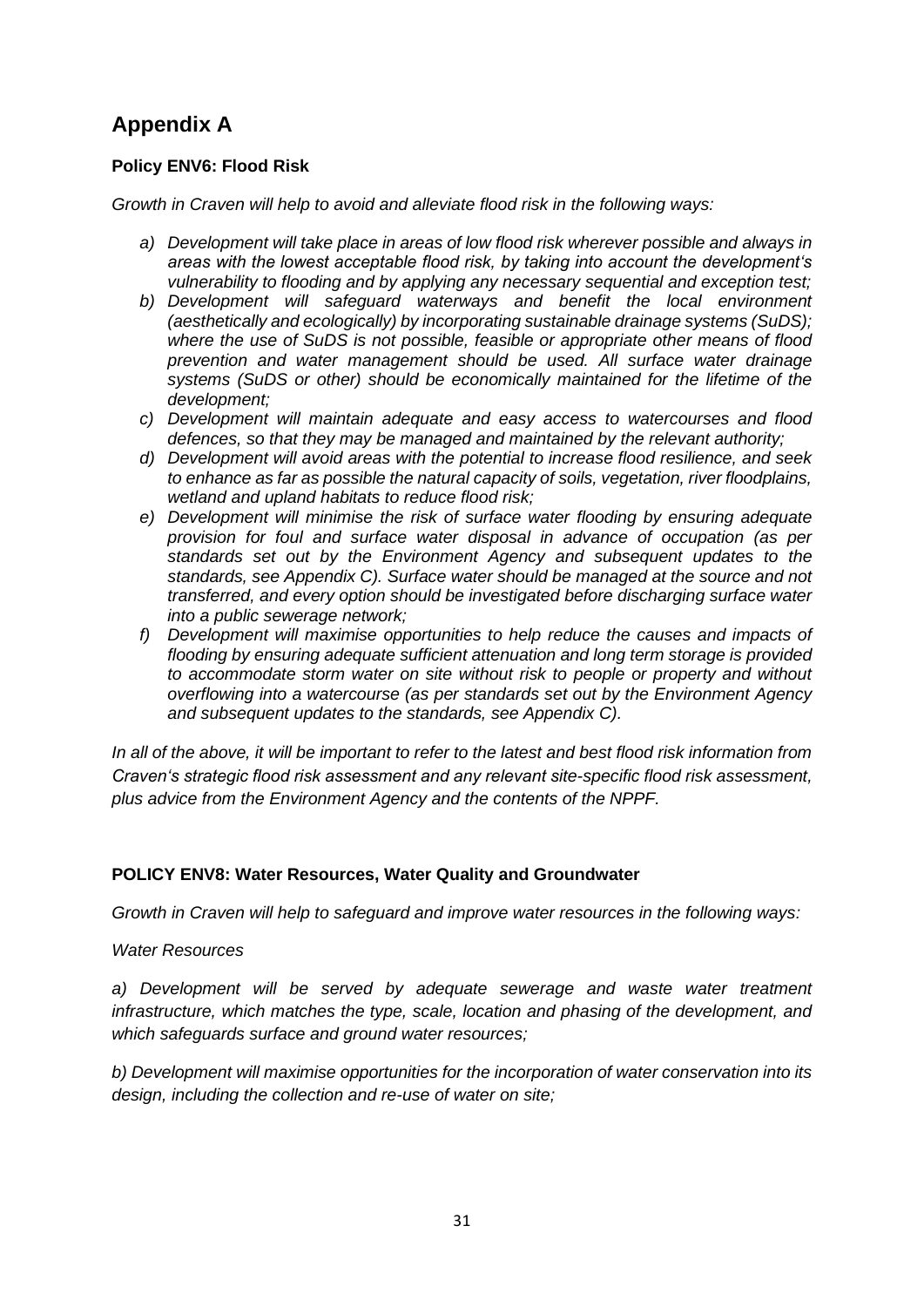#### *Water Quality*

*c) Development will reduce the risk of pollution and deterioration of water resources by anticipating any likely impact and incorporating adequate mitigation measures into the design;*

*d) Development will not lead to pollution of controlled waters in line with the requirements of the Water Framework Directive;*

#### *Groundwater*

*e) Developers will protect surface and groundwater from potentially polluting development and activity, by carrying out preliminary site investigations prior to permission being granted to ensure that land is suitable for the intended use;*

*f) Developers will ensure that sources of groundwater supply are protected by guiding development away from identified Source Protection Zones (SPZ), i.e. areas close to drinking water sources where the risk associated with groundwater contamination is greatest. The Source Protection Zones in the Craven plan area are shown on the Proposals Map.*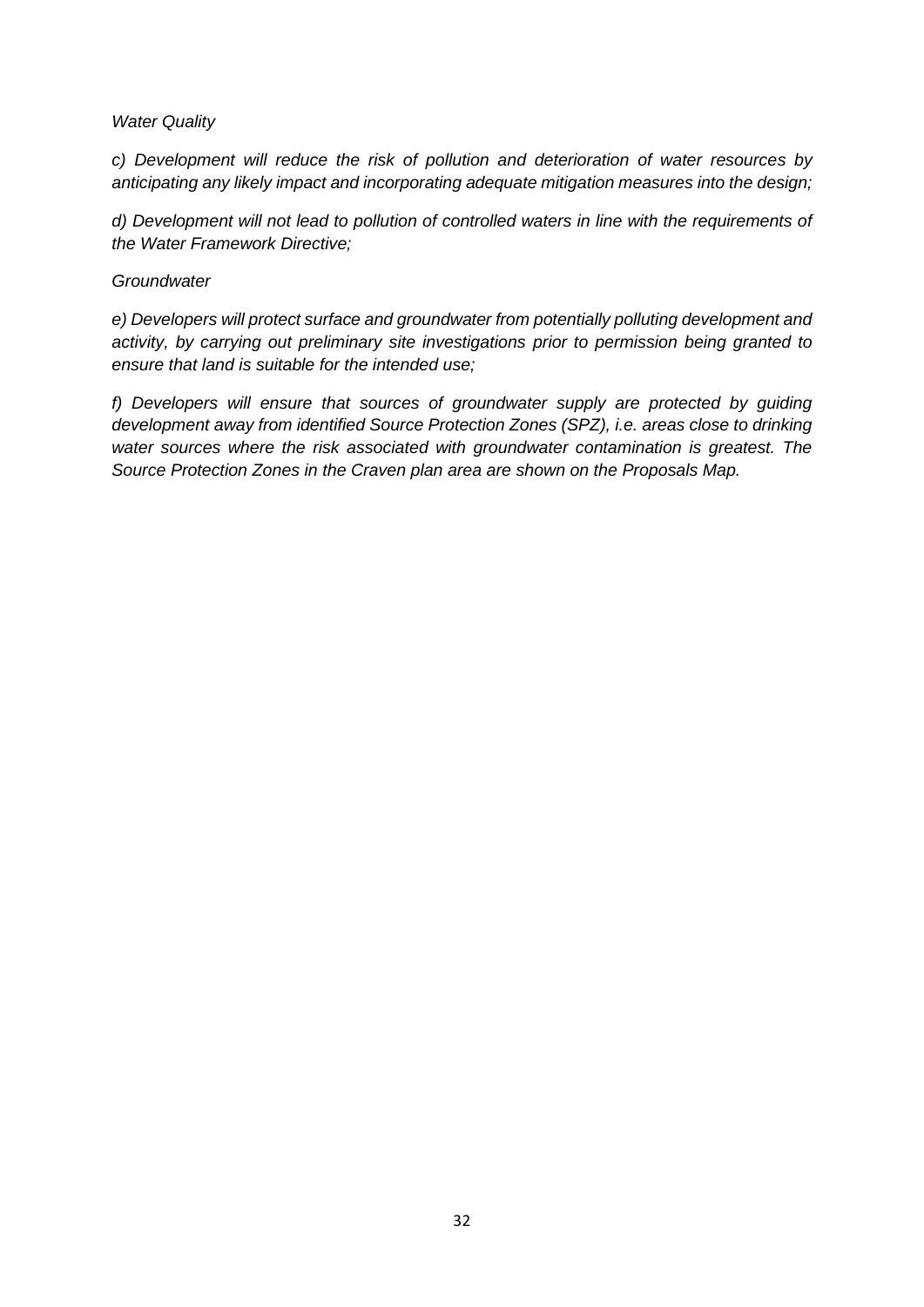# **Appendix B: Flood Risk Vulnerability Tables from the PPG**

#### **Table 1: Flood risk vulnerability classification**

#### **Essential infrastructure**

- Essential transport infrastructure (including mass evacuation routes) which has to cross the area at risk.
- Essential utility infrastructure which has to be located in a flood risk area for operational reasons, including electricity generating power stations and grid and primary substations; and water treatment works that need to remain operational in times of flood.
- Wind turbines.

#### **Highly vulnerable**

- Police and ambulance stations; fire stations and command centres; telecommunications installations required to be operational during flooding.
- Emergency dispersal points.
- Basement dwellings.
- Caravans, mobile homes and park homes intended for permanent residential use.
- Installations requiring hazardous substances consent. (Where there is a demonstrable need to locate such installations for bulk storage of materials with port or other similar facilities, or such installations with energy infrastructure or carbon capture and storage installations, that require coastal or water-side locations, or need to be located in other high flood risk areas, in these instances the facilities should be classified as 'Essential Infrastructure').

#### **More vulnerable**

- Hospitals
- Residential institutions such as residential care homes, children's homes, social services homes, prisons and hostels.
- Buildings used for dwelling houses, student halls of residence, drinking establishments, nightclubs and hotels.
- Non–residential uses for health services, nurseries and educational establishments.
- Landfill\* and sites used for waste management facilities for hazardous waste.
- Sites used for holiday or short-let caravans and camping, subject to a specific warning and evacuation plan.

#### **Less vulnerable**

- Police, ambulance and fire stations which are not required to be operational during flooding.
- Buildings used for shops; financial, professional and other services; restaurants, cafes and hot food takeaways; offices; general industry, storage and distribution; non-residential institutions not included in the 'more vulnerable' class; and assembly and leisure.
- Land and buildings used for agriculture and forestry.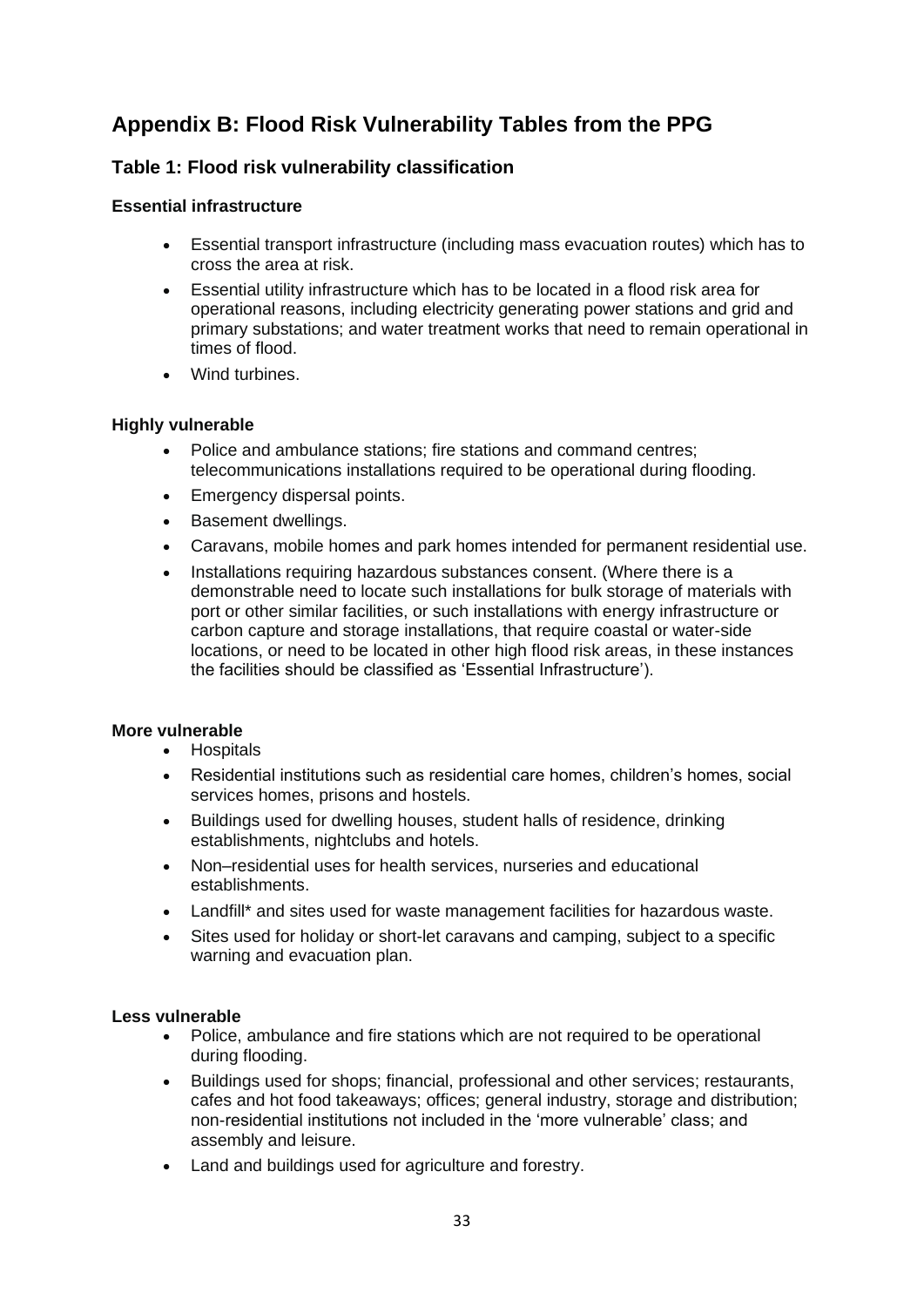- Waste treatment (except landfill\* and hazardous waste facilities).
- Minerals working and processing (except for sand and gravel working).
- Water treatment works which do not need to remain operational during times of flood.
- Sewage treatment works, if adequate measures to control pollution and manage sewage during flooding events are in place.

#### **Water-compatible development**

- Flood control infrastructure.
- Water transmission infrastructure and pumping stations.
- Sewage transmission infrastructure and pumping stations.
- Sand and gravel working.
- Docks, marinas and wharves.
- Navigation facilities.
- Ministry of Defence defence installations.
- Ship building, repairing and dismantling, dockside fish processing and refrigeration and compatible activities requiring a waterside location.
- Water-based recreation (excluding sleeping accommodation).
- Lifeguard and coastguard stations.
- Amenity open space, nature conservation and biodiversity, outdoor sports and recreation and essential facilities such as changing rooms.
- Essential ancillary sleeping or residential accommodation for staff required by uses in this category, subject to a specific warning and evacuation plan.

" \* " Landfill is as defined in [Schedule 10 of the Environmental Permitting \(England and](http://www.legislation.gov.uk/uksi/2010/675/schedule/10/made)  [Wales\) Regulations 2010.](http://www.legislation.gov.uk/uksi/2010/675/schedule/10/made)

|                      | Essential                                  | Highly                     | More                              | <b>Less</b> | Water      |
|----------------------|--------------------------------------------|----------------------------|-----------------------------------|-------------|------------|
|                      | Infrastructure                             | vulnerable                 | vulnerable                        | vulnerable  | Compatible |
| Flood Zones          |                                            |                            |                                   |             |            |
| Zone 1               | Yes                                        | Yes                        | Yes                               | Yes         | Yes        |
| Zone 2               | Yes                                        | Exception<br>Test required | Yes                               | Yes         | Yes        |
| Zone 3a <sup>^</sup> | Exception<br>Test<br>required <sup>^</sup> | No                         | Exception<br><b>Test required</b> | Yes         | Yes        |
| Zone 3b*             | Exception<br>Test<br>required*             | <b>No</b>                  | <b>No</b>                         | <b>No</b>   | Yes*       |

#### **Table 2: Flood Zones and Flood Risk Vulnerability Classification**

Key:

Yes: Development is appropriate

No: Development should not be permitted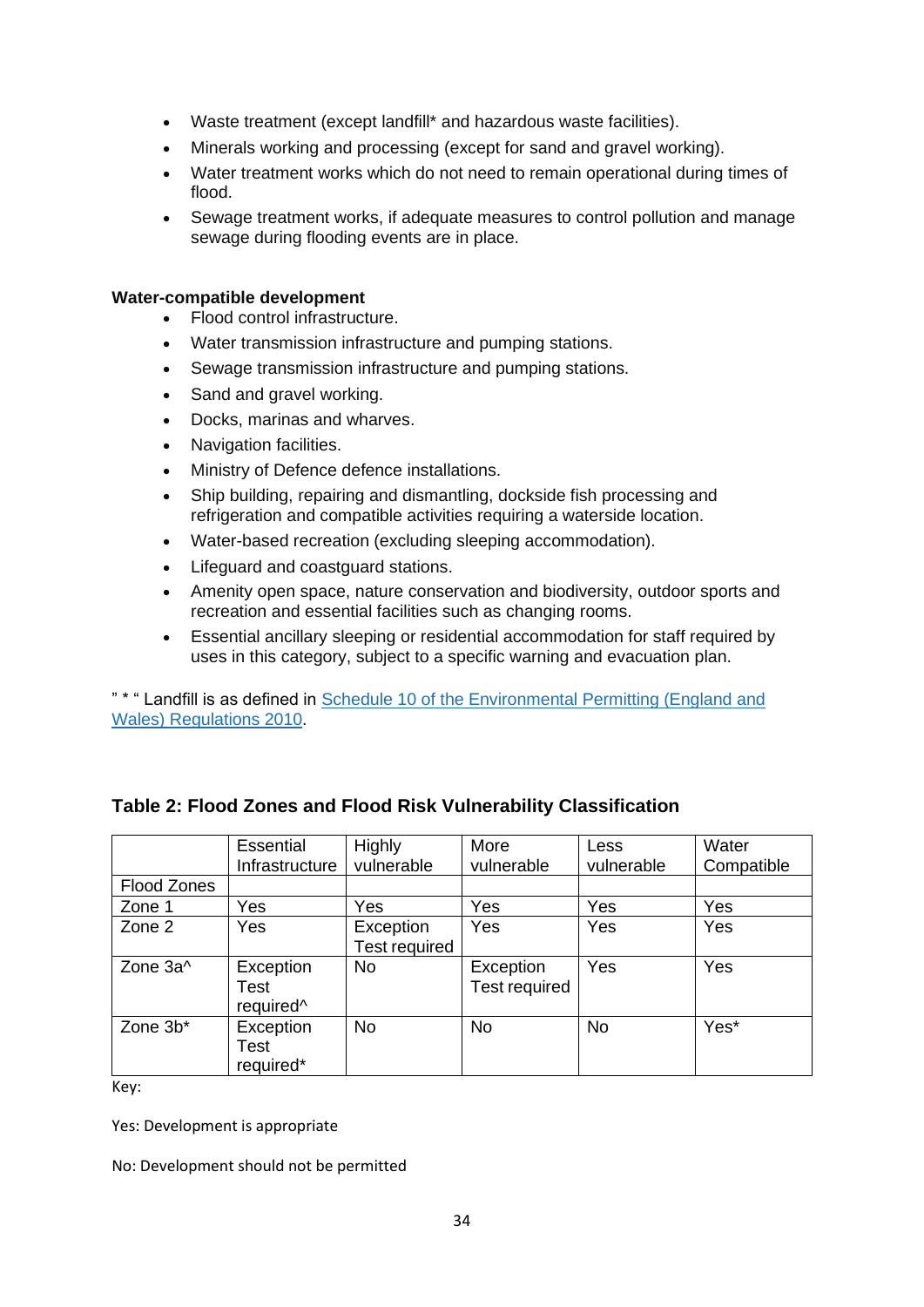# **Appendix C: Suggested mitigation measures to reduce risk of pollution and deterioration of water resources (ENV8 Criteria c & d)**

Below is a list of suggested measures to mitigate the pollution risk of water bodies during site development in order to meet requirements set out in criteria c) & d) of policy ENV8:

- All works associated with any proposed on-site wastewater treatment system will be carried out in accordance with Environment Agency and current Building Regulations standards. Its installation should be by an experienced contractor and supervised by a qualified engineer;
- Fuels, lubricants and hydraulic fluids for equipment used on the site will be carefully handled to avoid spillage, properly secured against unauthorised access or vandalism, and provided with spill containment;
- All construction waste materials will be stored within the confiners of the site, prior to removal from the site to a permitted waste facility. Waste oils and hydraulic fluids will be collected in leak-proof containers and removed from the site for disposal or recycling;
- Vehicles will never be left unattended during refuelling. Only dedicated trained and competent personnel will carry out refuelling operations and plant refuelling procedures shall be detailed in the contractor's method statements;
- Potential impacts caused by spillages etc. during the construction phase will be greatly reduced by keeping spill kits and other appropriate equipment on-site;
- The materials, equipment or vehicles on site that are used to implement the proposed works should not come into contact with the waters of any nearby water body at any stage, for washing purposes or otherwise.
- The incorporation of sustainable urban drainage systems (SuDS) to minimise the risk of pollution of water resources.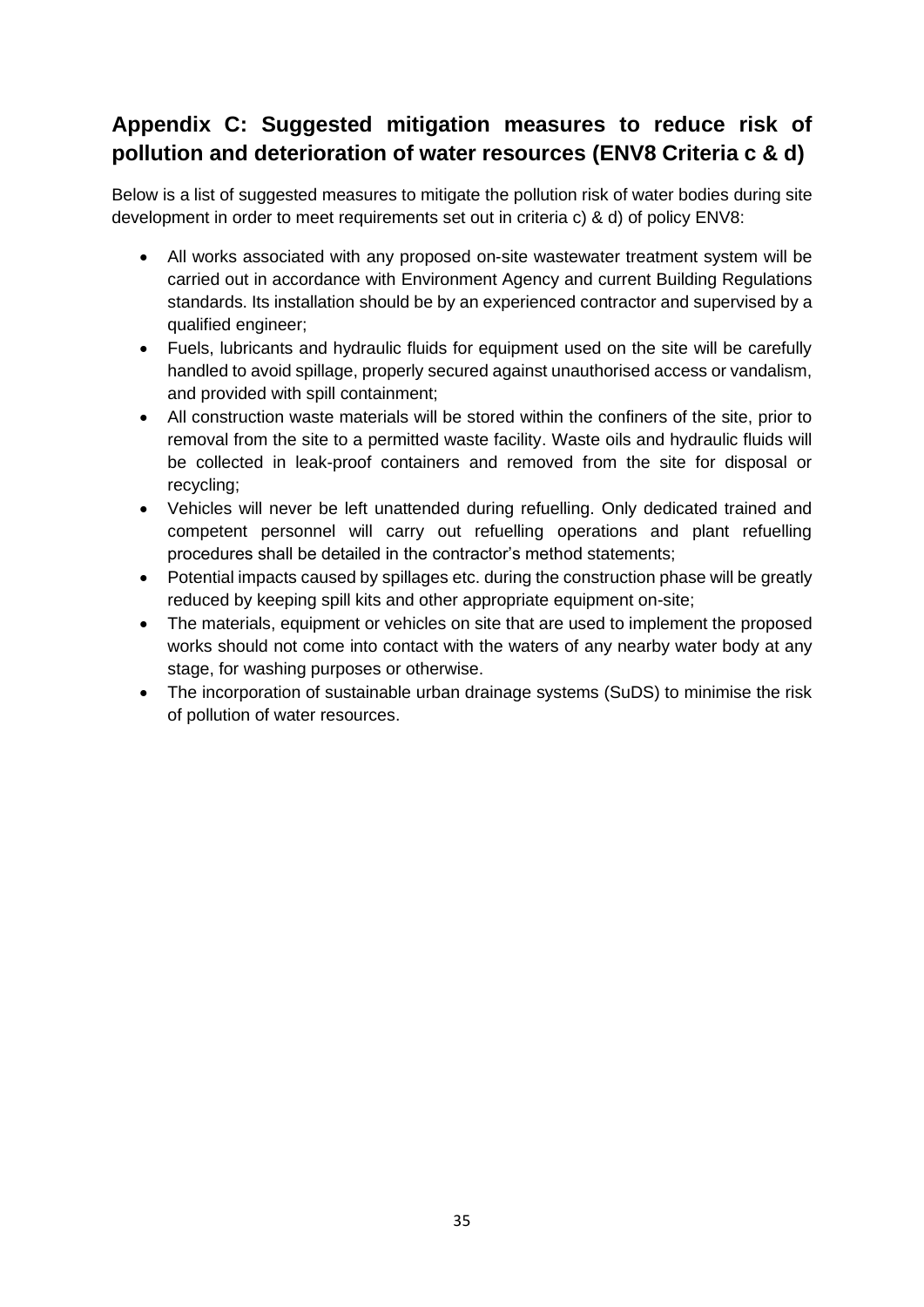# **Appendix D: Glossary**

**Area for Further Assessment (AFA):** Areas where, based on the Preliminary Flood Risk Assessment, the risks associated with flooding are considered to be potentially significant. For these areas further, more detailed assessment is required to determine the degree of flood risk, and develop measures to manage and reduce the flood risk.

**Climate change:** Climate change refers to long-term shifts in temperatures and weather patterns. These shifts may be natural, such as through variations in the solar cycle. But since the 1800s, human activities have been the main driver of climate change, primarily due to burning fossil fuels like coal, oil and gas.

**Consequences (flooding):** The impacts of flooding, which may be direct (e.g., physical injury or damage to a property or monument), a disruption (e.g., loss of electricity supply or blockage of a road) or indirect (e.g., stress for affected people or loss of business for affected commerce).

**Drainage:** Works to remove or facilitate the removal of surface or sub-surface water. e.g., from roads and urban areas through urban storm-water drainage systems, or from land through drainage channels or watercourses that have been deepened or increased in capacity.

**Flood:** The temporary covering by water of land that is not normally covered by water, and the flood extent is often represented on a flood map.

**Flood Hazard Map:** A map indicating areas of land that may be prone to flooding, referred to as a flood extent map, or a map indicating the depth, velocity or other aspect of flooding or flood waters for a given flood event. Flood hazard maps are typically prepared for either a past event or for (a) potential future flood event(s) of a given probability.

**Flood Risk Management Plan:** A Plan setting out a prioritised set of measures within a long-term sustainable strategy aimed at achieving defined flood risk management objectives. The plan is developed at a River Basin (Unit of Management) scale, but is focused on managing risk within the AFAs.

**Floodplain:** The area of land adjacent to a river or coastal reach that is prone to periodic flooding from that river or the sea.

**Fluvial:** Riverine, often used in the context of fluvial flooding, i.e., flooding from rivers, streams, etc.

**Hydrology:** The science of the natural water cycle, often used in this context in relation to estimating the rate and volume of rainfall flowing off the land and of flood flows in rivers.